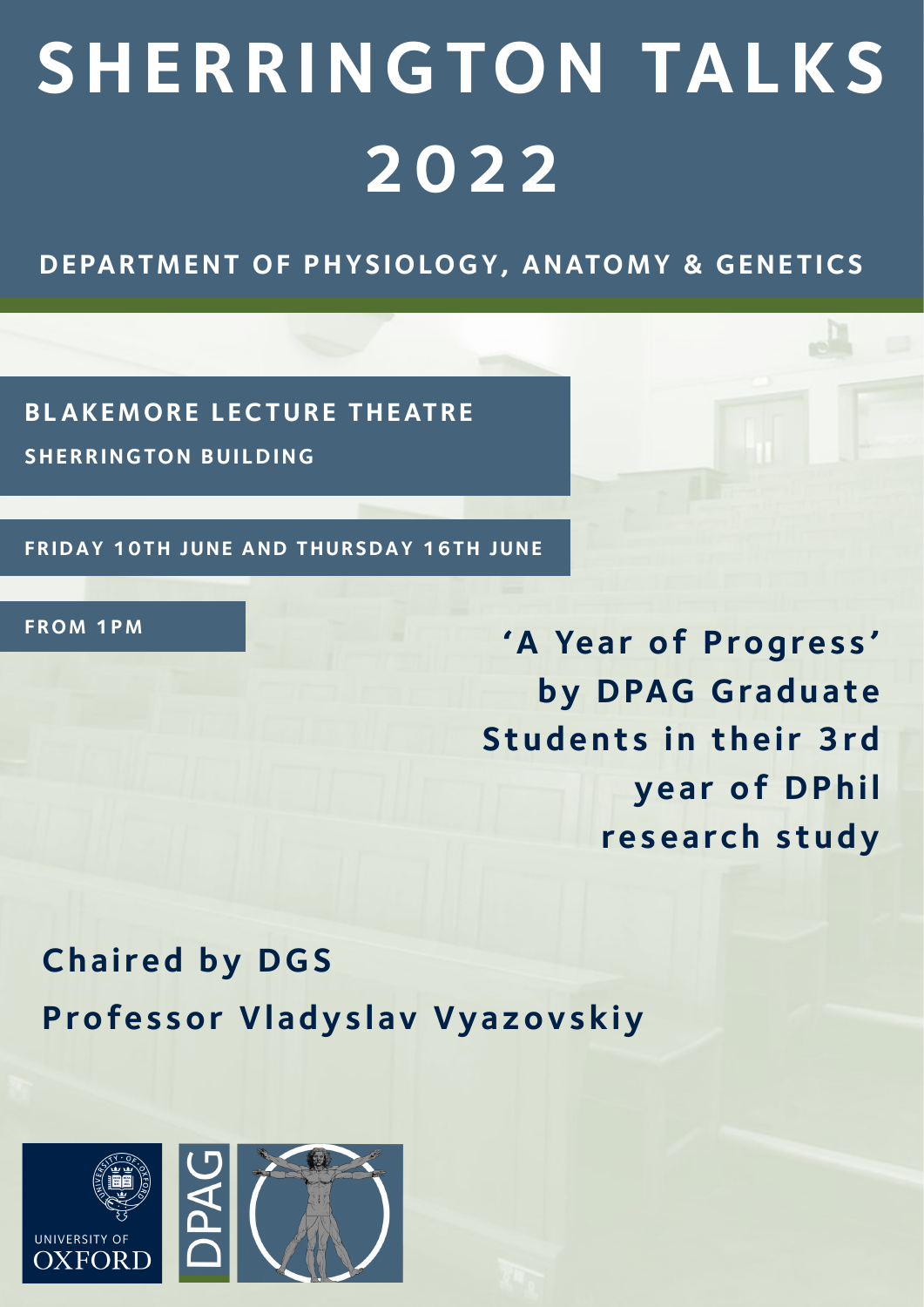| <b>Time</b>                                                      | Speaker                                                                                                                    | Supervisor(s)                                                   | Page           |  |
|------------------------------------------------------------------|----------------------------------------------------------------------------------------------------------------------------|-----------------------------------------------------------------|----------------|--|
| 1300                                                             | Welcome address by DPAG Director of Graduate Studies Professor Vladyslav Vyazovskiy                                        |                                                                 |                |  |
| 1305                                                             | Sara Bandiera                                                                                                              | Professor Zoltán Molnár & Professor William James               | $\overline{4}$ |  |
|                                                                  | Characterization of the earliest thalamocortical interactions in the human fetal<br>brain                                  |                                                                 |                |  |
| 1315                                                             | <b>Elise Meijer</b>                                                                                                        | Professor Zoltán Molnár & Professor Vladyslav Vyazovskiy        | 5              |  |
|                                                                  | Investigation of sleep-wake regulation in 'layer 6b silenced' mice                                                         |                                                                 |                |  |
| 1325                                                             | Jean-Philippe Dufour                                                                                                       | Associate Professor Ed Mann & Professor David Bannerman         | 6              |  |
|                                                                  | Slow oscillations and synaptic plasticity                                                                                  |                                                                 |                |  |
| 1335                                                             | <b>Sian Wilcox</b>                                                                                                         | Professor Vladyslav Vyazovskiy, Professor Stuart Peirson &      | $\overline{7}$ |  |
|                                                                  | Fasting-induced torpor in mice: implications for neuroscience research and the<br>3Rs                                      | Professor David Bannerman                                       |                |  |
| 1345                                                             | <b>Alina Krebbers</b>                                                                                                      | Professor Gero Miesenböck                                       | 8              |  |
|                                                                  | Sleep as an Antioxidant                                                                                                    |                                                                 |                |  |
| 1355                                                             | <b>David Oliver</b>                                                                                                        | Dr Adam Packer & Associate Professor Simon Butt                 | 9              |  |
|                                                                  | Sensory response properties of the mouse claustrum                                                                         |                                                                 |                |  |
| 1405                                                             | Ana Isabel Sanchez Jimenez                                                                                                 | Professor Andrew King & Dr Fernando Nodal                       | 10             |  |
|                                                                  | Persistence and generalisation of adaptive changes in auditory localisation<br>behaviour following unilateral hearing loss |                                                                 |                |  |
| 1415                                                             | <b>Paul Zimmer-Harwood</b>                                                                                                 | Professor Andrew King & Dr Johannes Dahmen                      | 11             |  |
|                                                                  | Tactile influences on auditory cortical processing                                                                         |                                                                 |                |  |
| 1425                                                             | <b>Kaitlyn Cramb</b>                                                                                                       | Professor Richard Wade-Martins & Professor Stephanie Cragg      | 12             |  |
|                                                                  | Dopamine release defects in iPSC-derived dopamine neurons from PD patients<br>with SNCA-triplication                       |                                                                 |                |  |
| 1435                                                             | <b>William McGuinness</b>                                                                                                  | Professor Richard Wade-Martins, Dr Brent Ryan & Dr Warren Hirst | 13             |  |
|                                                                  | TFEB, TFE3 and their role upon lysosomal biogenesis in iPSC-derived<br>dopaminergic neurons                                |                                                                 |                |  |
| 1445                                                             |                                                                                                                            | Closing remarks from Professor Vladyslav Vyazovskiy, DPAG DGS   |                |  |
| Judged by Graduate Studies Committee Academics                   |                                                                                                                            |                                                                 |                |  |
| Prize winners will be notified in the Digest on Monday 20th June |                                                                                                                            |                                                                 |                |  |
|                                                                  | Tea, coffee and biscuits after each session                                                                                |                                                                 |                |  |
|                                                                  |                                                                                                                            |                                                                 |                |  |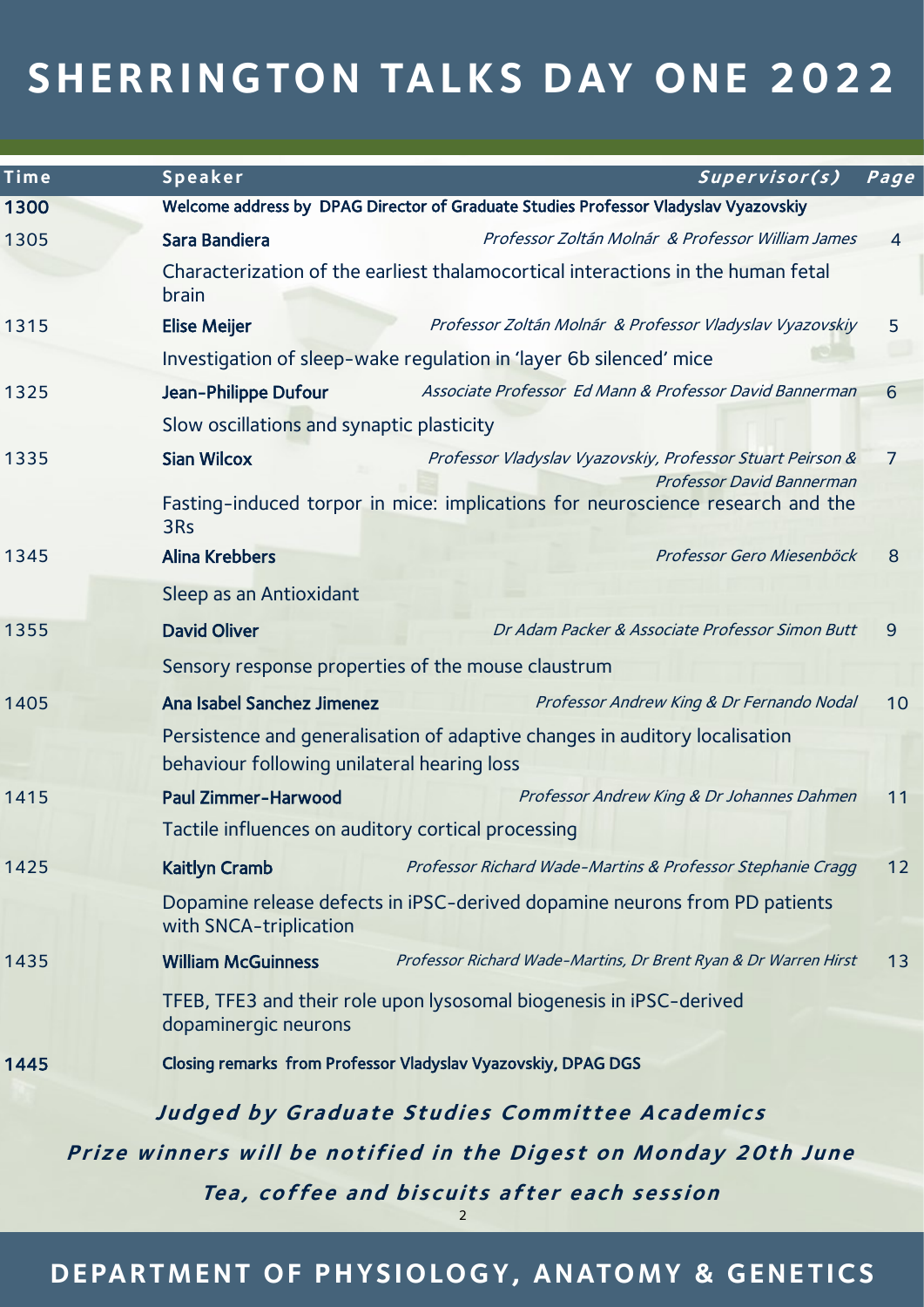| Time                                                             | Speaker                                        | Supervisor(s)                                                                                                                          | Page |  |  |
|------------------------------------------------------------------|------------------------------------------------|----------------------------------------------------------------------------------------------------------------------------------------|------|--|--|
| 1300                                                             |                                                | Welcome address by DPAG Director of Graduate Studies Professor Vladyslav Vyazovskiy                                                    |      |  |  |
| 1305                                                             | Gosia Cyranka                                  | Associate Professor Heidi de Wet & Associate Professor Lisa Heather                                                                    | 14   |  |  |
|                                                                  | dependent                                      | Glucagon-like peptide 1 (GLP-1) secretion from gut endocrine cells is pH                                                               |      |  |  |
| 1315                                                             | <b>Preman Singh</b>                            | Professor Clive Wilson & Professor Adrian Harris                                                                                       | 15   |  |  |
|                                                                  |                                                | The modelling of amyloidogenesis in live Drosophila cells                                                                              |      |  |  |
| 1325                                                             | <b>Wiktoria Blaszczak</b>                      | <b>Professor Pawel Swietach</b>                                                                                                        | 16   |  |  |
|                                                                  |                                                | Metabolic heterogeneity in Pancreatic Ductal Adenocarcinoma                                                                            |      |  |  |
| 1335                                                             | Zaki Alsahafi                                  | Associate Professor Keith Buckler & Professor Jaideep Pandit                                                                           | 17   |  |  |
|                                                                  |                                                | Regulation of the carotid body type-1 cell by lipid signalling pathways                                                                |      |  |  |
| 1345                                                             | <b>Asma Alamoudi</b>                           | Professor Peter Robbins & Dr Nayia Petousi                                                                                             | 18   |  |  |
|                                                                  |                                                | Monitoring the effect of therapeutic interventions in asthma using a novel<br>measure of lung inhomogeneity type                       |      |  |  |
| 1355                                                             | Ni Li                                          | Professor David Paterson & Dr Dan Li                                                                                                   | 19   |  |  |
|                                                                  | modelling                                      | Human iPSC derived cardiac myocytes and sympathetic neurons in disease                                                                 |      |  |  |
| 1405                                                             | <b>Chloe Tubman</b>                            | Professor Paul Riley, Professor Tatjana Sauka-Spengler &                                                                               | 20   |  |  |
|                                                                  |                                                | Dr Filipa Simões<br>The role of Wilms' tumour 1b in the regenerating zebrafish myocardium                                              |      |  |  |
| 1415                                                             | <b>Matthew Lloyd</b>                           | Professor Dame Frances Ashcroft                                                                                                        | 21   |  |  |
|                                                                  |                                                | Identifying factors linking hyperglycaemia-induced metabolic dysregulation to<br>loss of insulin biosynthesis in pancreatic beta cells |      |  |  |
| 1425                                                             |                                                | Closing remarks from Professor Vladyslav Vyazovskiy, DPAG DGS                                                                          |      |  |  |
|                                                                  | Judged by Graduate Studies Committee Academics |                                                                                                                                        |      |  |  |
| Prize winners will be notified in the Digest on Monday 20th June |                                                |                                                                                                                                        |      |  |  |
|                                                                  |                                                | Tea, coffee and biscuits after each session                                                                                            |      |  |  |
|                                                                  |                                                |                                                                                                                                        |      |  |  |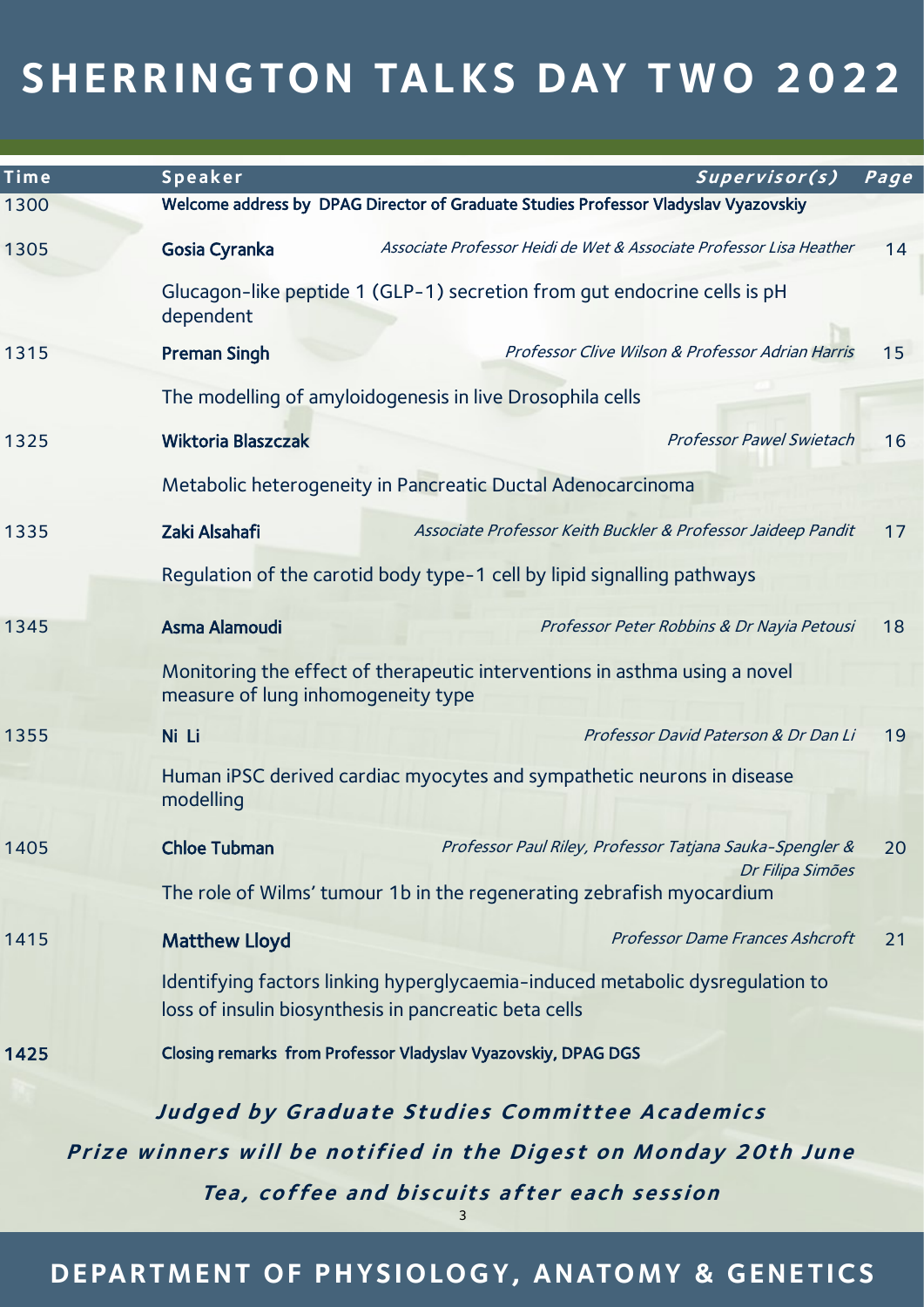## **Sara Bandiera**

Characterization of the earliest thalamocortical interactions in the human fetal brain

Supervisors: Professor Zoltán Molnár & Professor William James

#### **Research Aim**

The major source of extrinsic modulation to the development of the cerebral cortex is provided by the early thalamocortical afferents (TCAs). In this study, we aim to understand their role in the human brain, where thalamocortical interactions start at very early stages and continue over a prolonged period, therefore potentially affecting cortical neurogenesis in a crucial manner.

#### **Methods and Results**

To this purpose, we traced the early projections from the thalamus in fixed post-mortem human brains at midgestational stages (16 and 17 post-conception weeks, PCW). By this time, TCAs already reached their target cortical area, where they accumulated in the transient subplate, as previously shown in the literature. Surprisingly, they also projected toward the underlying outer subventricular zone (OSVZ), where they were observed in close contact with HOPX-positive outer radial glial cells (oRGC).

Based on previous literature, we selected VGF (non-acronymic) as a candidate thalamic factor that might account for the simultaneous interaction with both progenitor cells of the OSVZ and post-mitotic cortical neurons of the subplate. We are currently validating this molecular candidate by using available bulk and single-cell transcriptomic datasets of the human brain (Brainspan.org and Nemoanalytics.org, respectively) and immunohistochemical analysis of post-mortem human material.

#### **Conclusion**

These early thalamocortical interactions might have evolutionary relevance since both the subplate and the OSVZ massively expanded in the fetal human brain, and they are associated with its increased size and complexity. Therefore, a prolonged and finer modulation of cortical neurogenesis by thalamocortical afferents might explain unique aspects of the human cerebral cortex.

## **DEPARTMENT OF PHYSIOLOGY, ANATOMY & GENE TICS**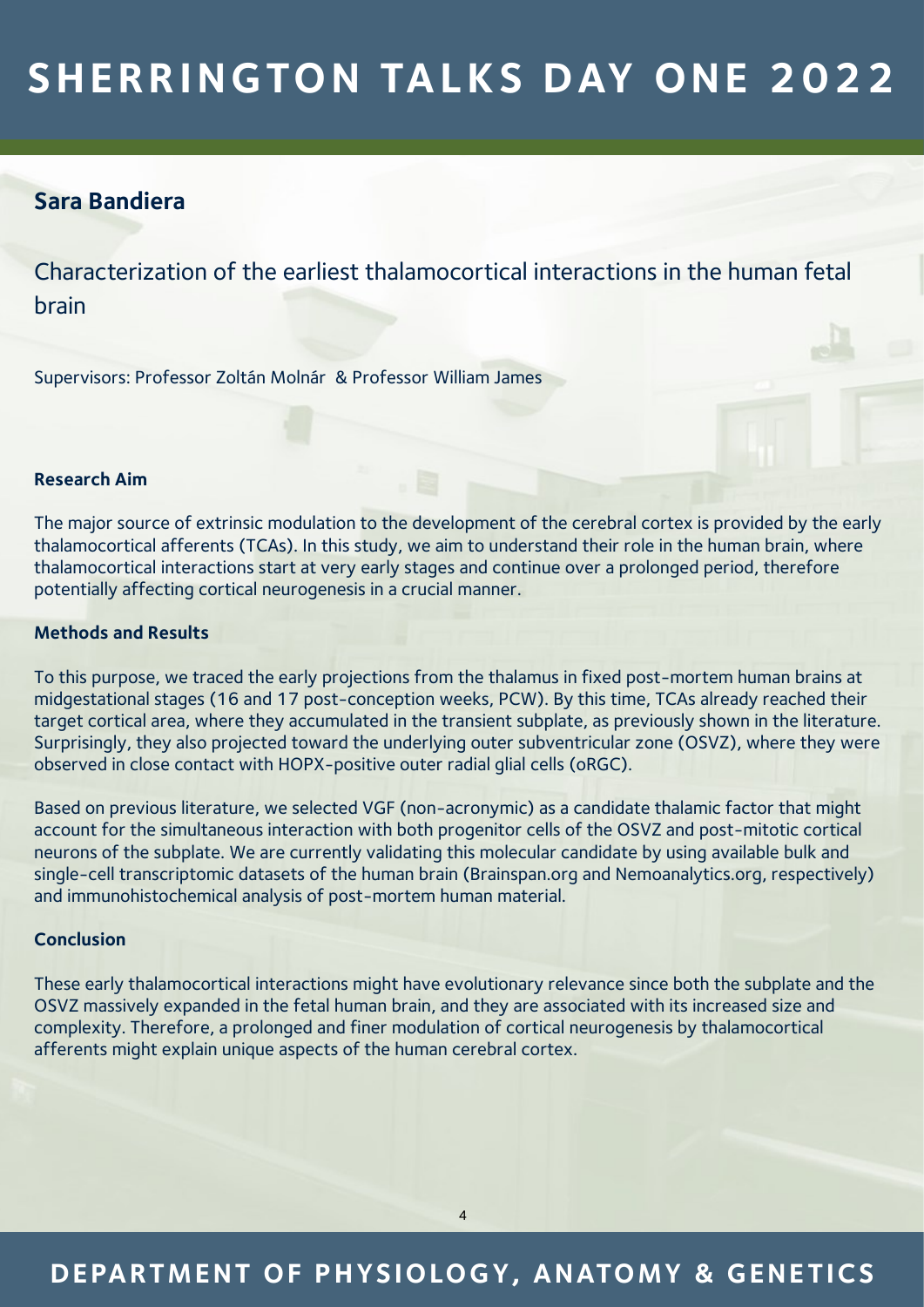## **Elise Meijer**

Investigation of sleep-wake regulation in 'layer 6b silenced' mice

Supervisors: Professor Zoltán Molnár & Professor Vladyslav Vyazovskiy

#### **Research Aim**

Cortical layer 6b (L6b) is found in numerous species, implying an evolutionary advantage, yet its function is unknown. It is the only cortical layer activated by orexin, a major neurotransmitter of arousal, and it projects selectively to higher order nuclei of the thalamus, which mediate brain state control. Moreover, L6b receives long-range cortical input, allowing integration of activity in multiple areas. These characteristics could enable L6b to link subcortical and thalamocortical brain state control and I am studying this possible role.

### **Methods and Results**

I investigated the role of L6b in sleep-wake regulation in a mouse model with a Cre-dependent truncation of Synaptosomal Associated Protein of 25 kDa (Snap25) in a subset of L6b (Drd1a-Cre::Snap25fl/fl). In Drd1a -Cre::Snap25fl/fl mice, L6b is present but lacks regulated synaptic vesicle release. By continuous electroencephalography/electro-myography (EEG/EMG) recording for 24 hours, I found that L6b silenced (n=6) spent 11.32 ± 0.60 vs controls (n=6) 10.75 ± 0.24 hours in in non-rapid eye movement (NREM) sleep, L6b silenced 1.74 ± 0.09 vs controls 2.05 ± 0.11 hours in rapid eye movement (REM) sleep, and L6b silenced 9.92 ± 0.67 vs controls 10.07 ± 0.34 hours in wakefulness (mean ± SEM). Preliminary spectral analysis shows a power reduction in the NREM sigma frequency band in L6b silenced animals in the frontal derivation.

#### **Conclusion**

This is the first study where the effect of layer 6b silencing on sleep is investigated. Preliminary analysis suggests a reduction in REM time and a reduction in spindle activity in NREM sleep.

## **DEPARTMENT OF PHYSIOLOGY, ANATOMY & GENE TICS**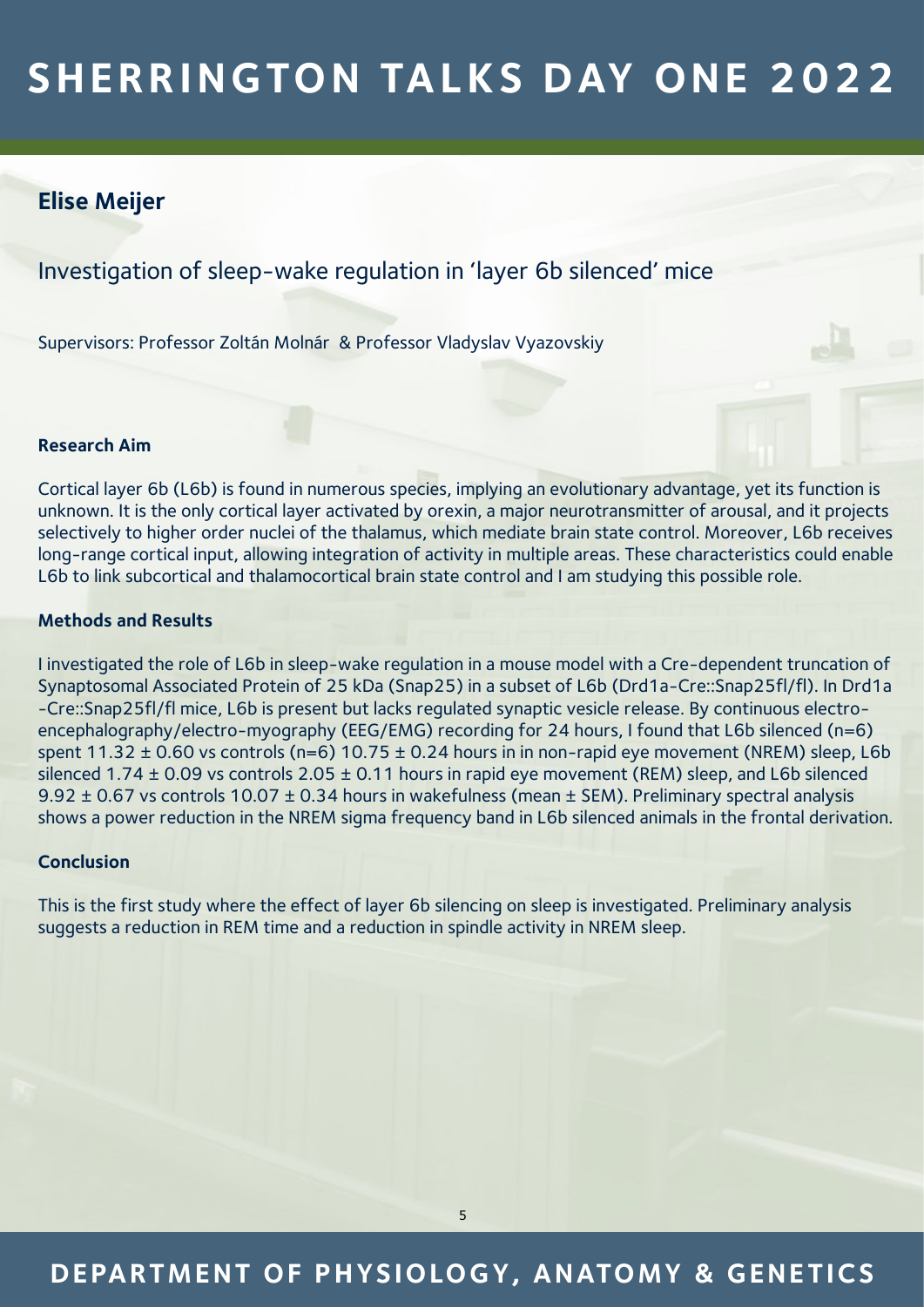## **Jean Philippe-Dufour**

Slow oscillations and synaptic plasticity

Supervisors: Associate Professor Ed Mann & Professor David Bannerman

#### **Research Aim**

Sleep, or sleep-like states have been described in nearly all animals, yet its function remains unclear. The synaptic homeostasis hypothesis proposes that sensory experience and learning during wake results in net strengthening of the associated neocortical synapses, whereas slow-wave sleep leads to a net depression of synaptic weights. A decrease in synaptic strength would concurrently be met with a decrease in slow-wave activity (a well-known substrate of sleep pressure). The synaptic rules potentially responsible remain unclear. Evidence points to an activity-dependent network reorganization during sleep. It is therefore possible that one role of slow wave sleep is to modulate synaptic plasticity rules to promote selective downscaling of synapses during sleep.

### **Methods and Results**

I pair whisker stimulations with UP and DOWN states in vivo using a closed-loop stimulation system while recording in the barrel cortex. I find that pairing sensory inputs with UP states, but not DOWN states selectively induces downscaling of synaptic strength. Furthermore, this synaptic weakening is accompanied with local changes in the slow oscillations, namely a reduction in amplitude and spatial synchronicity across the paired cortical area proportional to the synaptic plasticity. Using a large-scale computational model of slow oscillations, I am testing if a reduction in synaptic strength is sufficient to induce these oscillatory changes.

### **Conclusion**

We present in vivo evidence that UP states bias synapses towards weakening, and that local changes in synaptic strength are accompanied by local changes in slow oscillations. This would lend support to the idea that slow-wave homeostasis can be driven by synaptic weakening.

## **DEPARTMENT OF PHYSIOLOGY, ANATOMY & GENE TICS**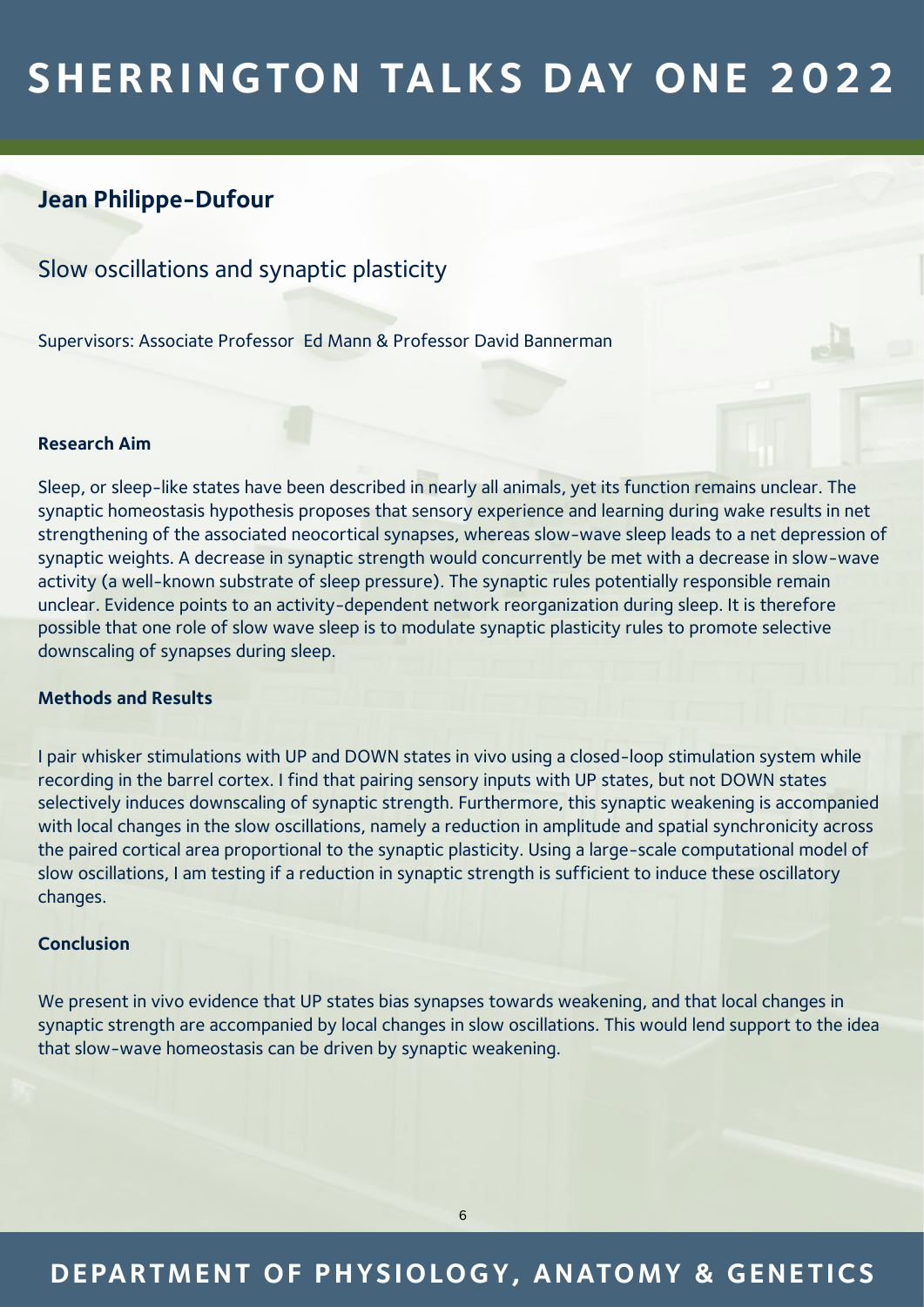### **Sian Wilcox**

Fasting-induced torpor in mice: implications for neuroscience research and the 3Rs

Supervisors: Professor Vladyslav Vyazovskiy, Professor Stuart Peirson & Professor David Bannerman

#### **Research Aim**

Food restriction is a common strategy used in neuroscience research to facilitate engagement with behavioural tasks when using mouse models. However, research using mouse models is often highly variable and lacks reproducibility. We hypothesised that fasting-induced torpor, a hypometabolic state, may be altering physiology and behaviour in a way that is confounding data generation.

#### **Methods and Results**

To this end, I first established that common food restriction paradigms were sufficient to reliably induce torpor in mice, and that torpor timing and characteristics could be altered depending on when food was given. An open field task revealed that torpor significantly impairs locomotor activity and exploratory behaviour, although these effects could be avoided depending on the time the task was conducted relative to torpor bouts. Chronic electroencephalography (EEG) is now being used to determine the effects of torpor on brain activity and sleep dynamics. Preliminary data indicate that sleep architecture is significantly altered in response to food restriction, and that an increase in deep restorative sleep is observed following emergence from torpor.

#### **Conclusion**

These results suggest that torpor is readily induced in mice in response to food restriction. Researchers may not be aware of this phenomenon so will be unable to control for torpor induction. Torpor also profoundly alters mouse behaviour, and therefore may be confounding experimental outcomes where behaviour is being assessed. Moreover, the impact of torpor on brain activity, coupled with sleep disturbance, may be further confounding data generated using mouse models.

## **DEPARTMENT OF PHYSIOLOGY, ANATOMY & GENE TICS**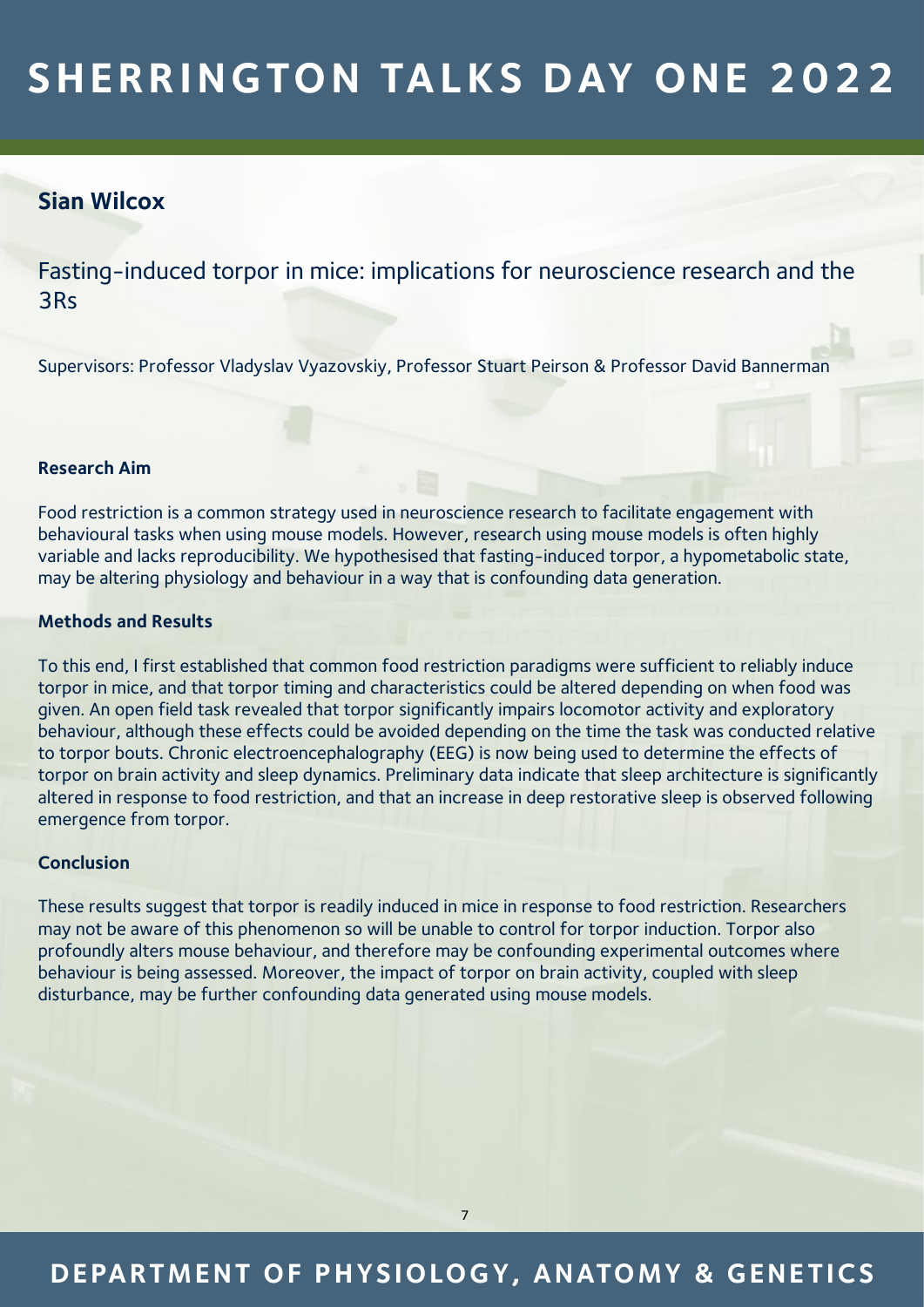## **Alina Krebbers**

Sleep as an Antioxident

Supervisors: Professor Gero Miesenböck

#### **Research Aim**

Sleep in the fruit fly, Drosophila melanogaster, can be induced by accumulated reactive oxygen species (ROS). This makes two major processes, ROS production and ROS sensing, key regulators of sleep. Artificially inducing ROS initiates sleep within minutes, whereas inhibiting ROS-sensing leads to chronic sleep loss, causing chronic sleep deprivation indicated by a shortened lifespan and defects in learning and memory. Reducing mitochondrial ROS production causes a similar sleep loss. My goal is to investigate whether these short-sleeping flies suffer from chronic sleep deprivation similar to flies with impaired ROSsensing. If the flies show no signs of sleep deprivation, this indicates clearance of ROS as a function of sleep.

#### **Methods and Results**

To reduce mitochondrial ROS production in flies, the alternative oxidase (AOX) was expressed. To impair ROS-sensing in flies, the potassium channel subunit Hyperkinetic (Hk) was knocked out. Sleep of these flies was measured and compared. In both cases, flies slept significantly less than their controls, and sleep loss in both conditions was comparable. To test for consequences resulting from chronic sleep deprivation, learning (using a negative reinforcement paradigm) and lifespan of flies were assessed. Both behaviours were unaffected in short-sleeping flies with reduced ROS production. Contrarily, impaired ROS-sensing caused a learning deficit and shorter lifespan.

#### **Conclusion**

Short-sleeping flies with reduced ROS production do not show typical signs of chronic sleep deprivation. Since reducing ROS levels is sufficient to counteract the detrimental effects of chronic sleep loss, clearance of ROS seems to be a function of sleep.

## **DEPARTMENT OF PHYSIOLOGY, ANATOMY & GENE TICS**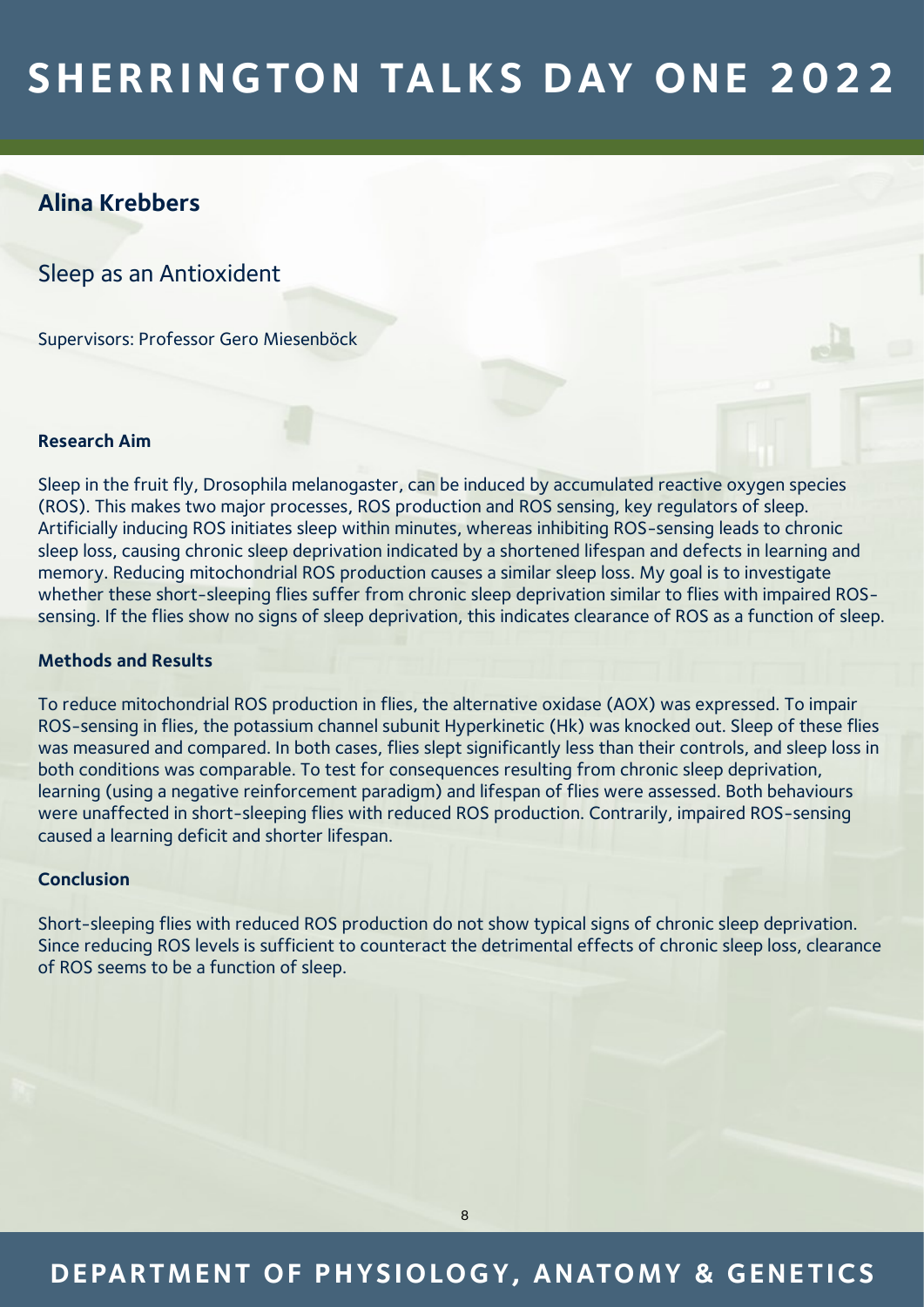### **David Oliver**

Sensory response properties of the mouse claustrum

Supervisors: Dr Adam Packer & Associate Professor Simon Butt

#### **Research Aim**

The claustrum is a long, thin, bilateral structure sequestered beneath the cortex. Despite decades of anatomical research into the exceptional anatomy of the claustrum, studies of the claustrum's function have lagged behind. Previous studies have linked the claustrum to sensory perception and multisensory integration. Moreover, recent research from our lab has shown that individual claustrum cells can integrate inputs from multiple cortical regions. However, it is not yet known how the claustrum responds to sensory stimuli, or whether it can integrate multimodal sensory stimuli.

### **Methods and Results**

We recorded the activity of claustrum axons in the cortex during sensory stimulation. Mice were passively presented with auditory, visual, and tactile stimuli during two-photon calcium recordings. Stimuli were presented either unimodally, or in multimodal combinations. Forty-seven percent of all tested axons displayed significant calcium transients to at least one stimulus modality during passive presentation and all modalities could evoke responses in at least some CLA axons. Interestingly, thirty-five percent of stimulus responsive CLA axons were exclusively responsive to multimodal trial types, while fifteen percent were exclusively responsive to unimodal trial types.

#### **Conclusion**

These experiments demonstrate that individual claustrum cells are capable of responding to multiple sensory modalities. Moreover, while half of the recorded axons were responsive to both uni- and multimodal stimuli, smaller fractions were exclusively responsive to either uni- or multimodal stimuli. These results support the possibility that the claustrum may play a role in sensory integration.

## **DEPARTMENT OF PHYSIOLOGY, ANATOMY & GENE TICS**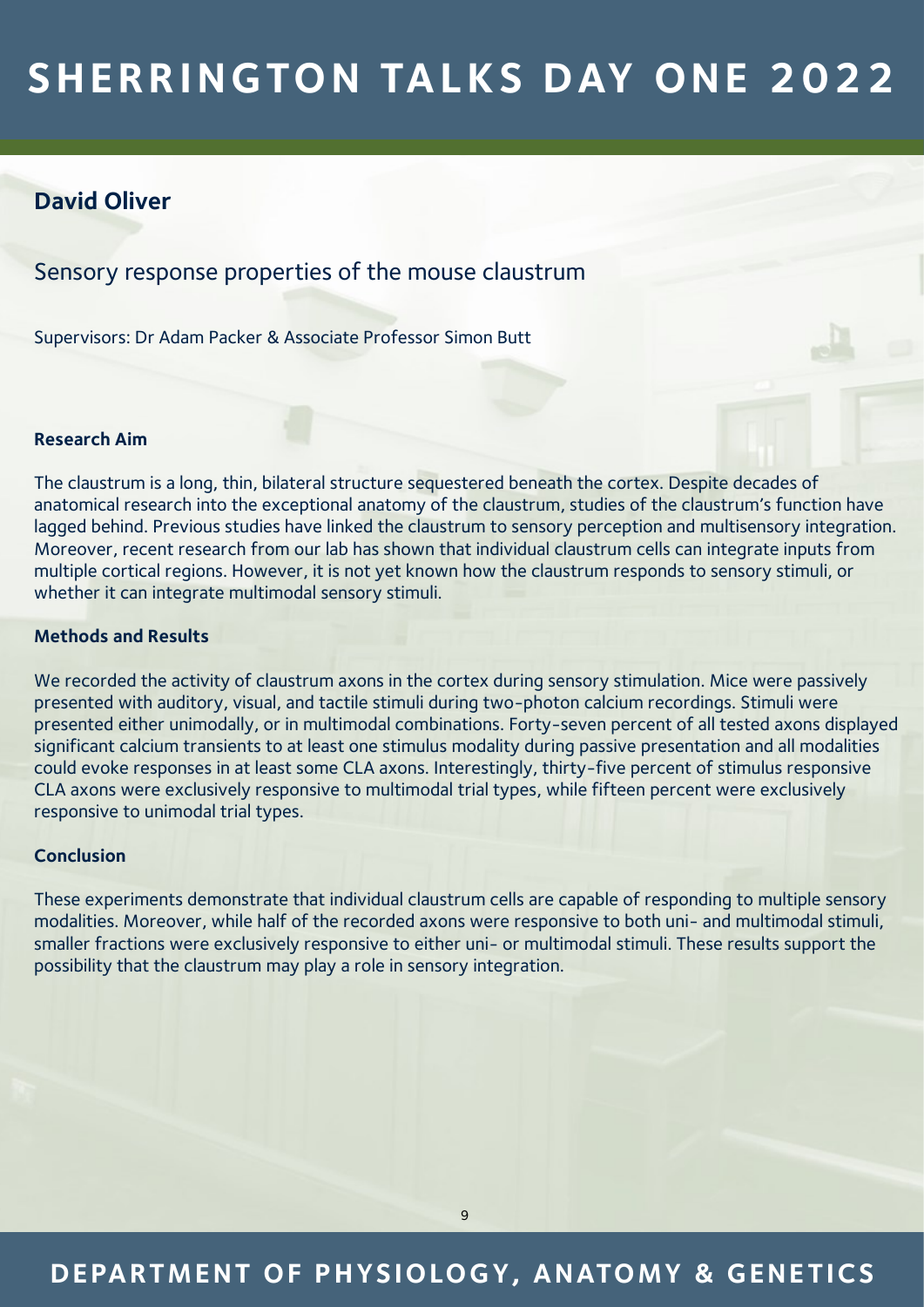## **Ana Isabel Sánchez Jiménez**

Persistence and generalisation of adaptive changes in auditory localisation behaviour following unilateral hearing loss

Supervisors: Professor Andrew King & Dr Fernando Nodal

#### **Research Aim**

Sound localisation relies on binaural and monaural spatial cues. Hearing loss in one ear compromises binaural computations, impairing localisation accuracy, but with appropriate training, adult individuals can adapt to this binaural imbalance. However, it remains unclear for how long this learning is retained or whether it generalises beyond the training stimuli.

#### **Methods and Results**

We trained ferrets to localise broadband noise bursts in quiet conditions and then measured their performance over repeated periods of monaural earplugging that were interleaved with short or long periods of normal binaural hearing. Localisation accuracy during repeated occlusion of the same ear was retained to a large degree even after months of normal binaural experience, whereas this was not the case if the animals had previously adapted to occlusion of the opposite ear. This supports previous evidence that adaptation is based primarily on increased dependence on the monaural spatial cues available at the intact ear. To explore learning generalisation, we also measured localisation accuracy before and after adaptation using different bandwidth stimuli presented against constant or amplitude-modulated background noise. The degree of adaptation to broadband sounds correlated with the animals' localisation accuracy for other stimulus types, suggesting that training-dependent recovery in spatial hearing can generalise to other sounds and that adaptation and generalisation may occur simultaneously.

#### **Conclusion**

Training-induced adaptation to conductive monaural hearing loss persists even after experiencing periods of normal binaural hearing and can generalise beyond the training stimuli to other sounds.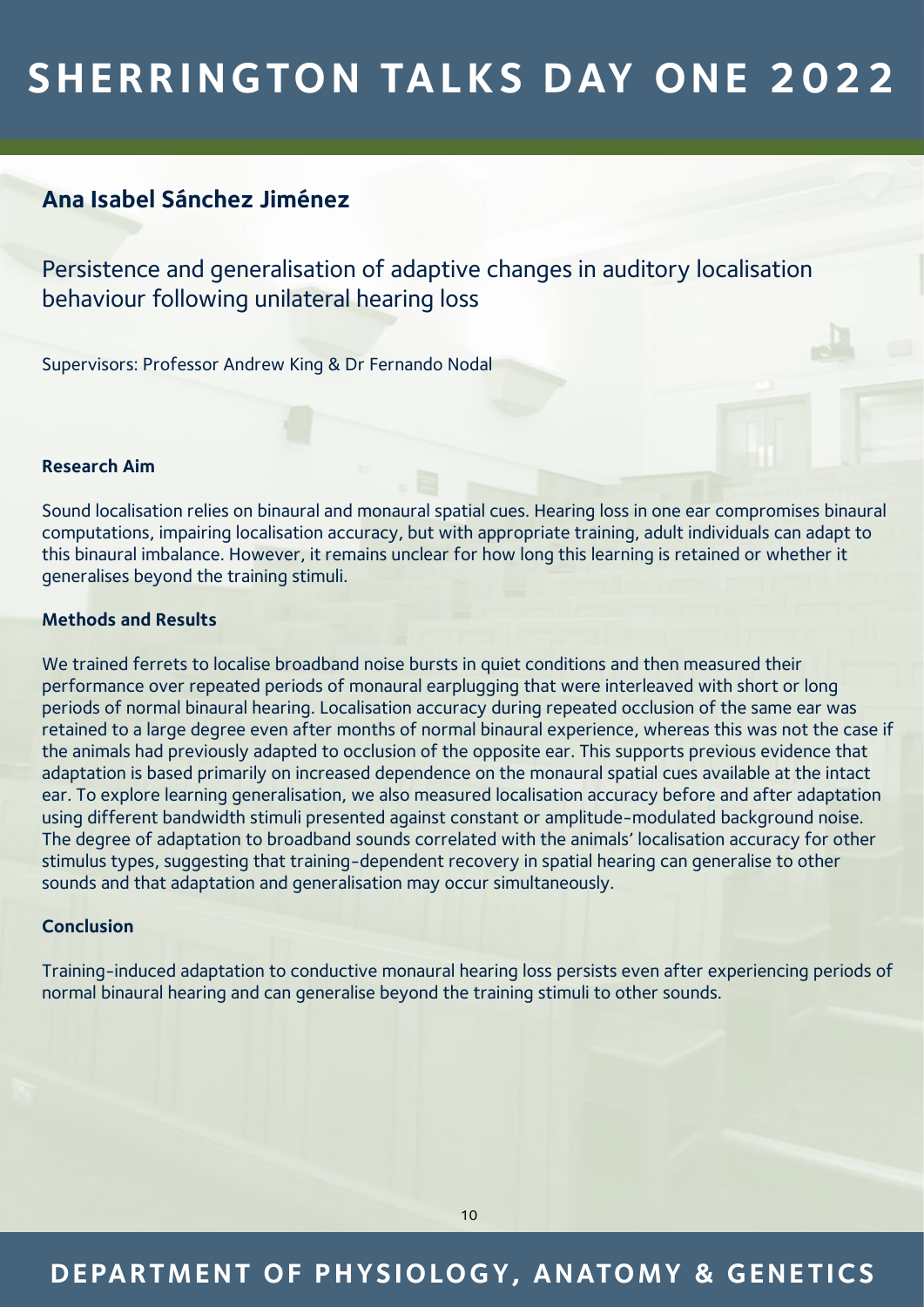## **Paul Zimmer-Harwood**

Tactile influences on auditory cortical processing

Supervisors: Professor Andrew King & Dr Johannes Dahmen

To evaluate the sounds we hear, our brains must simultaneously identify, analyse and, if necessary, act upon signals from our other senses. While multi-sensory integration is thought to be primarily a cortical function, it was recently demonstrated that somatosensory signals can modulate activity in the auditory cortex via a cortico-collicular projection from the primary somatosensory cortex to inhibitory neurons in the inferior colliculus, which suppress sound-evoked activity in the auditory thalamocortical pathway (Lohse et al., 2021).

### **Research Aim**

As the perceptual implications and functional benefits of somatosensory-auditory suppression are still unclear, my project aims to find out how 1) whisker stimulation affects sound detection and 2) whether this intriguing cortico-colliculo-thalamocortical circuit can operate flexibly under changing task contingencies.

#### **Methods and Results**

First, I trained mice on a tone-detection task and recorded neural responses in the auditory cortex using 2 photon calcium imaging. Surprisingly, the inhibition of sound-evoked responses by concurrent whisker stimulation did not interfere with the animals' ability to detect tones. Second, I trained mice on a taskswitching paradigm in which they were rewarded either for detecting sounds or whisker deflections. The gain of the suppression changed as a function of stimulus relevance and was strongest when the tactile stimulus was rewarded instead of the sound. Additionally, we could demonstrate the existence of whiskerdriven neurons throughout the auditory cortex.

#### **Conclusion**

While the function of somatosensory-auditory suppression is still unclear, the top-down projections from the somatosensory cortex seem to allow for flexible, context-dependent but tight control over ascending auditory signals.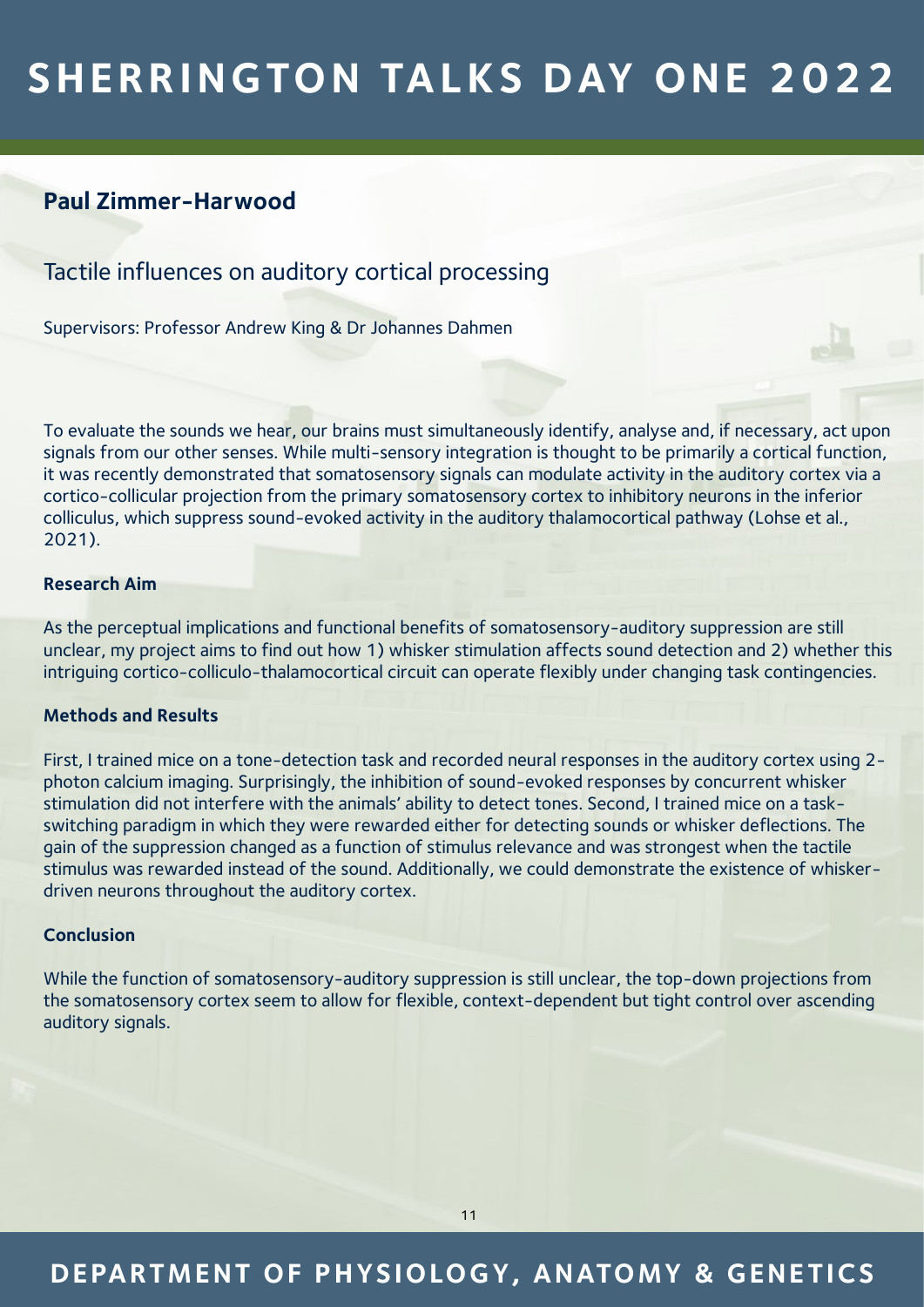## **Kaitlyn Cramb**

Dopamine release defects in iPSC-derived dopamine neurons from PD patients with SNCA-triplication

Supervisors: Professor Richard Wade-Martins & Professor Stephanie Cragg

#### **Research Aim**

Parkinson's disease (PD) is a disorder in which the degeneration of dopaminergic neurons (DAns) in the nigrostriatal pathway leads to debilitating motor symptoms. There remains to be a unifying hypothesis for how this degeneration is initiated and because of this, no disease-modifying therapeutics are available. Evidence from several animal models of familial PD indicates that defective dopamine release is an early cardinal feature of PD, preceding both neurodegeneration and symptom onset. Therefore, we aim to address whether dopamine release is dysfunctional in human dopamine neurons from PD-affected individuals and the molecular mechanisms by which this occurs.

#### **Methods and Results**

We produced induced pluripotent stem cell (iPSC)-derived dopamine neurons from patients with the PDassociated SNCA-triplication mutation. KCl-evoked dopamine release and total intracellular dopamine content were measured using high performance liquid chromatography electrochemical detection (HPLC-ECD) and synaptic dysfunction was measured using whole-cell patch-clamp electrophysiology. We observed a ninety percent decrease in evoked dopamine release from iPSC-DAns harbouring the SNCAtriplication mutation and found that this coincides with a decrease in total intracellular dopamine content of the same magnitude. Both defective release and content were restored by acute L-DOPA treatment. Further data supports that these defects are not due to defective maturation or dopamine synthesis, but rather alterations in its handling.

### **Conclusion**

Combined, these data provide support from human models that synaptic dysfunction occurs early in PD. Results from this study will be critical to providing novel targets for the development of effective diseasemodifying therapeutics.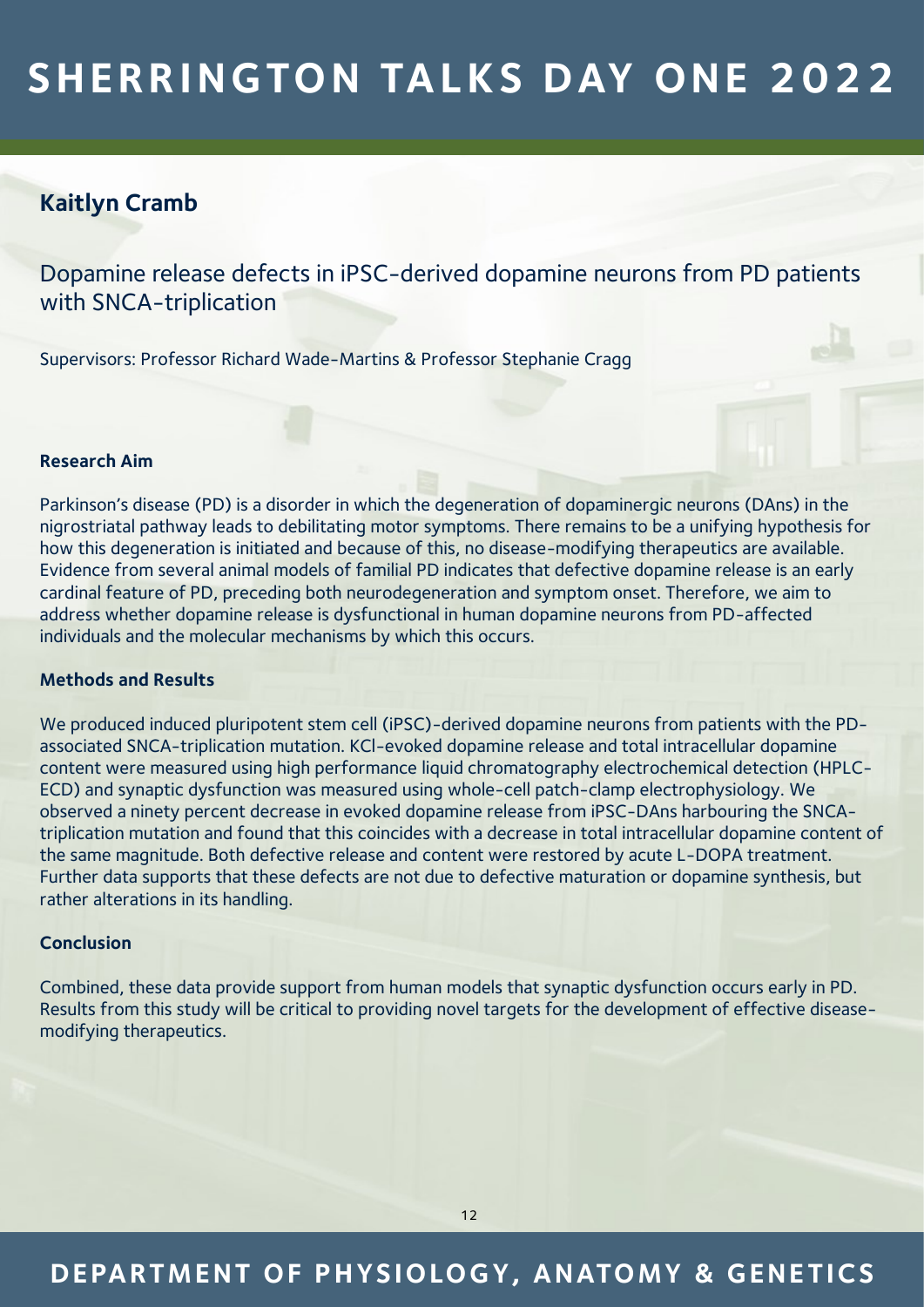## **William McGuinness**

TFEB, TFE3 and their role upon lysosomal biogenesis in iPSC-derived dopaminergic neurons

Supervisors: Professor Richard Wade-Martins, Dr Brent Ryan & Dr Warren Hirst

### **Research Aim**

The autophagic-lysosomal pathway (ALP) is a key mechanistic pathway utilised by neurons to remove damaged organelles/proteins. ALP dysfunction has been heavily implicated in Parkinson's disease (PD), and improving lysosomal capacity is considered a promising therapeutic strategy to combat this disease. TFEB and TFE3 are two transcription factors known to upregulate a gene network in which regulates autophagic/ lysosomal function. We aim to assess their ability to restore ALP perturbations in a human-, disease-relevant model of PD.

#### **Methods and Results**

We have characterised TFEB/TFE3 biology and are assessing their potential to rescue lysosomal perturbations using iPSC-derived dopaminergic neurons (iPSC-DaNs) from PD patients. We found TFEB to be minimally expressed and TFE3 to be primarily expressed in human iPSC-derived neurons. This was confirmed through analysing publicly available human DaN RNA-Seq datasets. We find TFE3 can be activated using an agonist of TRPML1, ML-SA5, in control iPSC-DaNs. Treatment induces small increases in downstream lysosomal genes, suggesting the potential to pharmacologically upregulate ALP in iPSC-DaNs.

We also observe a reduction in lysosomal compartments in iPSC-DaNs harbouring the SNCA-Trp mutation.

#### **Conclusion**

These data suggest TFE3 is the primary neuronal therapeutic target, rather than TFEB, for upregulating lysosomal biogenesis. Future work will use ML-SA5 or TFE3 overexpression to further assess the ability of TFE3 to correct the phenotypes seen in patient iPSC-DaNs.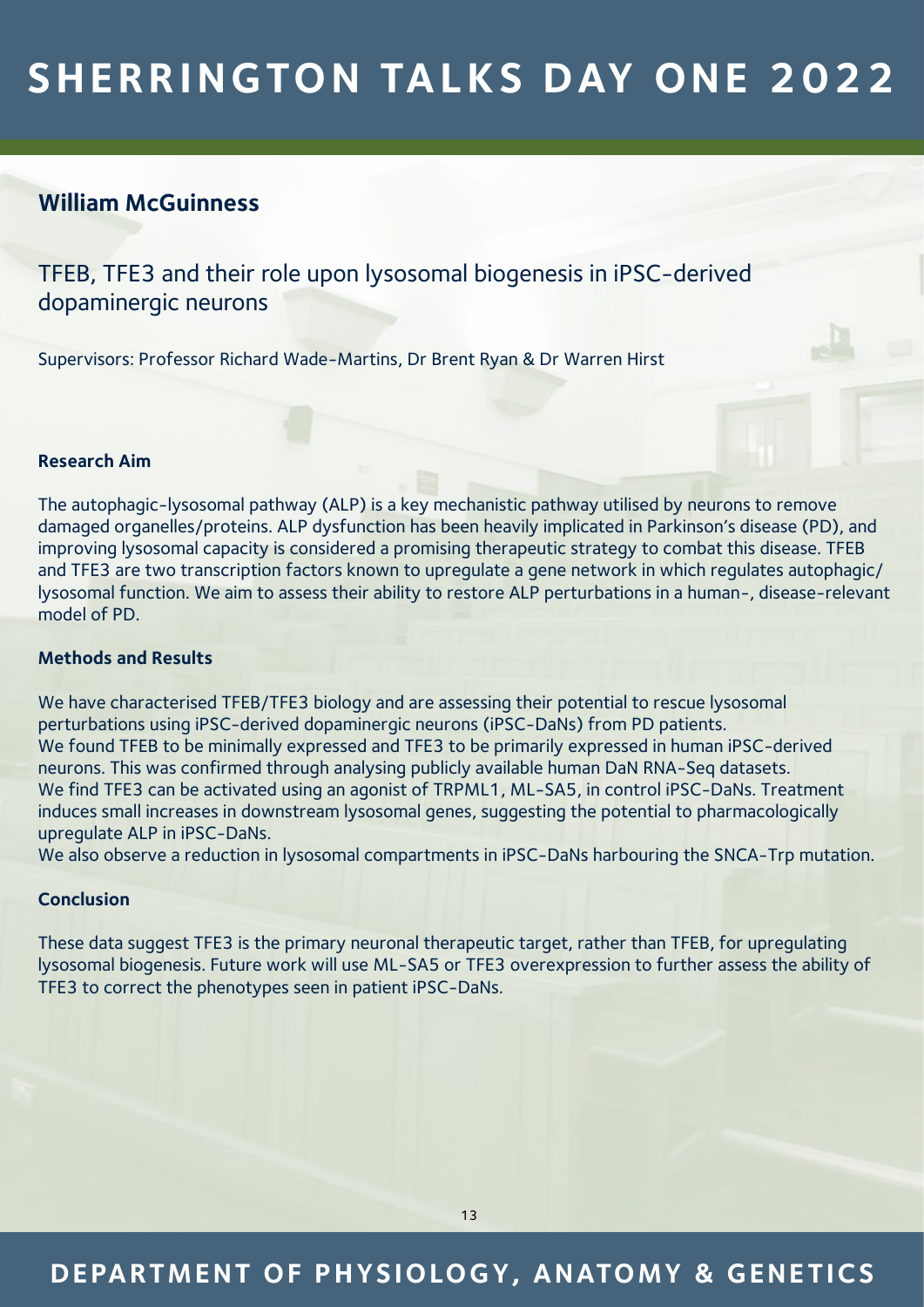## **Gosia Cyranka**

Glucagon-like peptide 1 (GLP-1) secretion from gut endocrine cells is pH dependent

Supervisors: Associate Professor Heidi de Wet & Associate Professor Lisa Heather

#### **Research Aim**

Previous reports showed that secretion of insulin from pancreatic β-cells, as well as glucagon from α-cells is pH sensitive. Here, we investigate the effect of extracellular pH on GLP-1 secretion from gut endocrine cells.

### **Methods and Results**

Utilising two murine models of L cells – GLUTag cells and primary intestinal cultures, we discovered that lowering extracellular pH below 7.0 decreases glucose-induced secretion of active GLP-1 by 50% at pH 6.3, while secretion remains unaltered at pH ranging 7.0-7.6. The effect of low extracellular pH on GLP-1 secretion can be mimicked by the inhibition of intracellular V-ATPase proton pumps, thus suggesting the proton flux into the cytoplasm is responsible for pH dependence of GLP-1 secretion. The proton entry into the L cells is not mediated by electrogenic transport coupled with Na+ as acidic pH lowers GLP-1 release also in the absence of extracellular sodium. Replacing the extracellular chloride completely ceased the exocytosis of GLP-1 irrespective of the secretagogue tested. The whole-cell production of active GLP-1 as well as peptide processing via proteolytic cleavage by pro-hormone convertase 1/3 was not affected by the acidic pH. The secretory granules of the glucose-stimulated cells at acidic pH showed significantly higher active GLP-1 content as compared to the secretory granules at pH 7.4.

#### **Conclusion**

Low extracellular pH affects GLP-1 release at the final stages of exocytosis. Further work is required to elucidate the exact mechanism and proton entry route.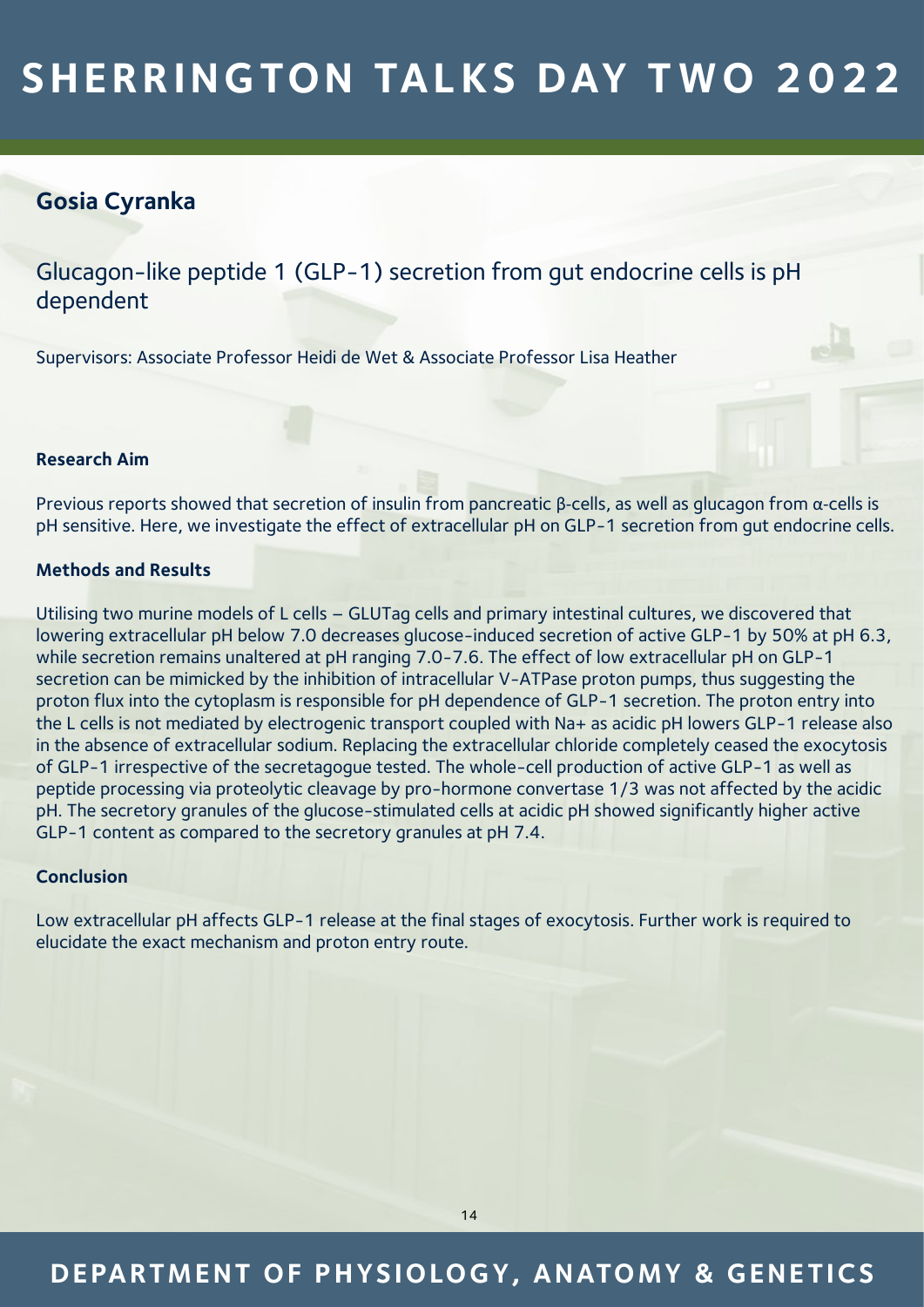## **Preman Singh**

The modelling of amyloidogenesis in live Drosophila cells

Supervisors: Professor Clive Wilson & Professor Adrian Harris

#### **Research Aim**

The development of a live *Drosophila* amyloid model to investigate amyloid neurodegenerative diseases.

### **Methods and Results**

The male *Drosophila's* Accessory Glands (AGs) are analogous to the human prostate, and contain large Secondary Cells (SCs) each of which possess 7-10 Dense-Core Granules (DCGs). DCGs are comprised of the Drosophila amyloid Midline Fasciclin (MFAS), have physiological roles in reproduction, and in wild-type Drosophila are readily visualized as smooth round structures.

MFAS is the Drosophila homologue of Transforming Growth Factor Beta-Induced (TGFBI) a potentially amyloidogenic protein which confers structural stability to the human cornea. Mutations in TGFBI cause Corneal Dystrophies (CDs), characterized by amyloid deposits in the corneal stroma. MFAS and TGFBI, as members of a species-spanning family of amyloid proteins, are also related to Amyloid Precursor Protein (APP), the precursor molecule of β-amyloid (Aβ) found in Alzheimer's brain plaques.

My work found that these amyloid proteins influence each other, a finding with clinical implications. Thus, Drosophila transgenic for TGFBI which carried CD-causing mutations had abnormal biogenesis of MFAS in their DCGs. The introduction of a TGFBI-CD mutation into a conserved location in MFAS similarly caused MFAS abnormalities.

Familial Alzheimer's Disease (FAD) is caused by autosomal dominant mutations in the membrane-spanning APP, and in the secretases which release it from the membrane to generate Aβ oligomers. Several FAD mutations are clustered within APP's intramembranous Aβ sequence. Drosophila transgenic for A*β* FAD mutations displayed the reorganization of MFAS into patterns similar to the mutation-specific Aβ plaques. Furthermore, knockdown of APPL, the Drosophila homologue of APP resulted in the non-coalescence of MFAS, giving DCGs a fragmented appearance. Other phenotypic effects on MFAS were seen with manipulation of other amyloid neurodegeneration-associated genes.

### **Conclusion**

Amyloid biogenesis, trafficking, and crosstalk can be modelled in a live *Drosophila* system, a discovery with broad implications for amyloid neurodegenerative diseases. Furthermore, the experimental demonstration of crosstalk occurring between diverse amyloid proteins suggests that they possess fundamentally unique biological properties.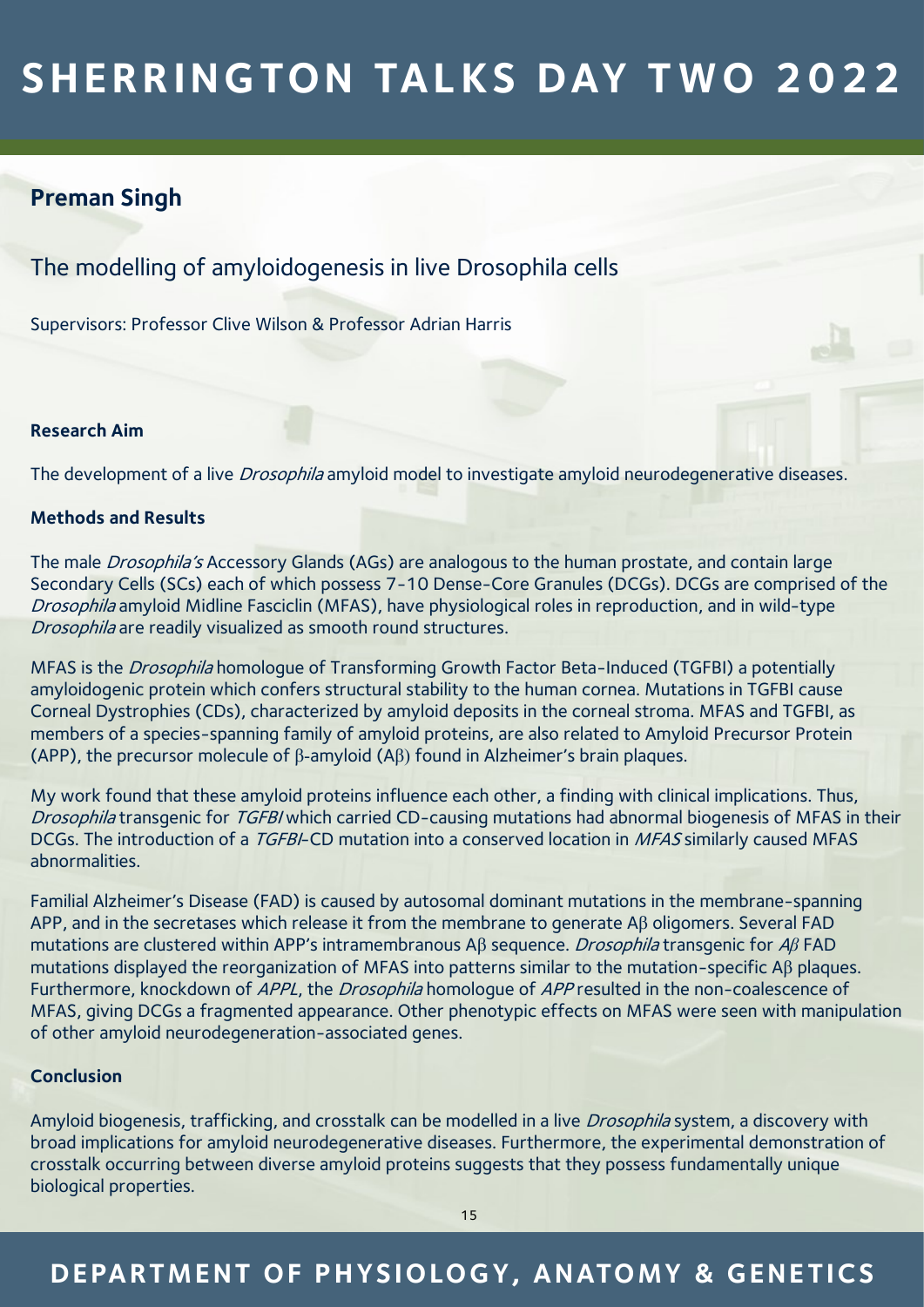## **Wiktoria Blaszczak**

## Metabolic heterogeneity in Pancreatic Ductal Adenocarcinoma

Supervisors: Professor Pawel Swietach

#### **Research Aim**

To gain a survival advantage in hypoxic tumour regions, many cancer cells depend on glycolysis as a main source of energy to support growth and proliferation independently of oxygenation. The end-product of glycolysis, lactic acid, is excreted from cells via H+-Monocarboxylate Transporters (MCT). The aim of the project was to assess the potential heterogeneity of cells in terms of their permeability to lactic acid and its metabolic consequences.

### **Methods and Results**

We characterised a panel of Pancreatic Ductal Adenocarcinoma cell lines in terms of membrane permeability to lactic acid. At single-cell resolution, we observed significant variation in the distribution of this parameter. The most profound heterogeneity was noted in MIA PaCa-2 cells, and to explore the underlying mechanisms for variation, we implemented a FAC-sorting technique that separated cells by MCT activity. Functional assay of metabolism revealed that MCT-high cells had increased glycolytic and respiratory rates, compared to MCT-low cells; however, this difference disappeared after 1 week. RNA sequencing of the sub-populations demonstrated striking differences in gene expression patterns, with high expression of the IL6 receptor gene in MCT-high cells. As confirmation for this link, sorting by IL6R expression revealed a higher glycolytic rate of IL6R+ cells. Again, the metabolic difference between IL6R+ and IL6R- cells was transient, disappearing after two weeks.

### **Conclusion**

These findings suggest that cancer cell lines harbour a small population of cells with higher metabolic rates linked to elevated IL6R expression. Since the populations are not maintained, a likely mechanism involves an oscillator of IL6R transcriptional control. Such a desynchronised oscillator could be a survival advantage, as at least some cancer cells would have a higher metabolic rate independently of microenvironmental conditions.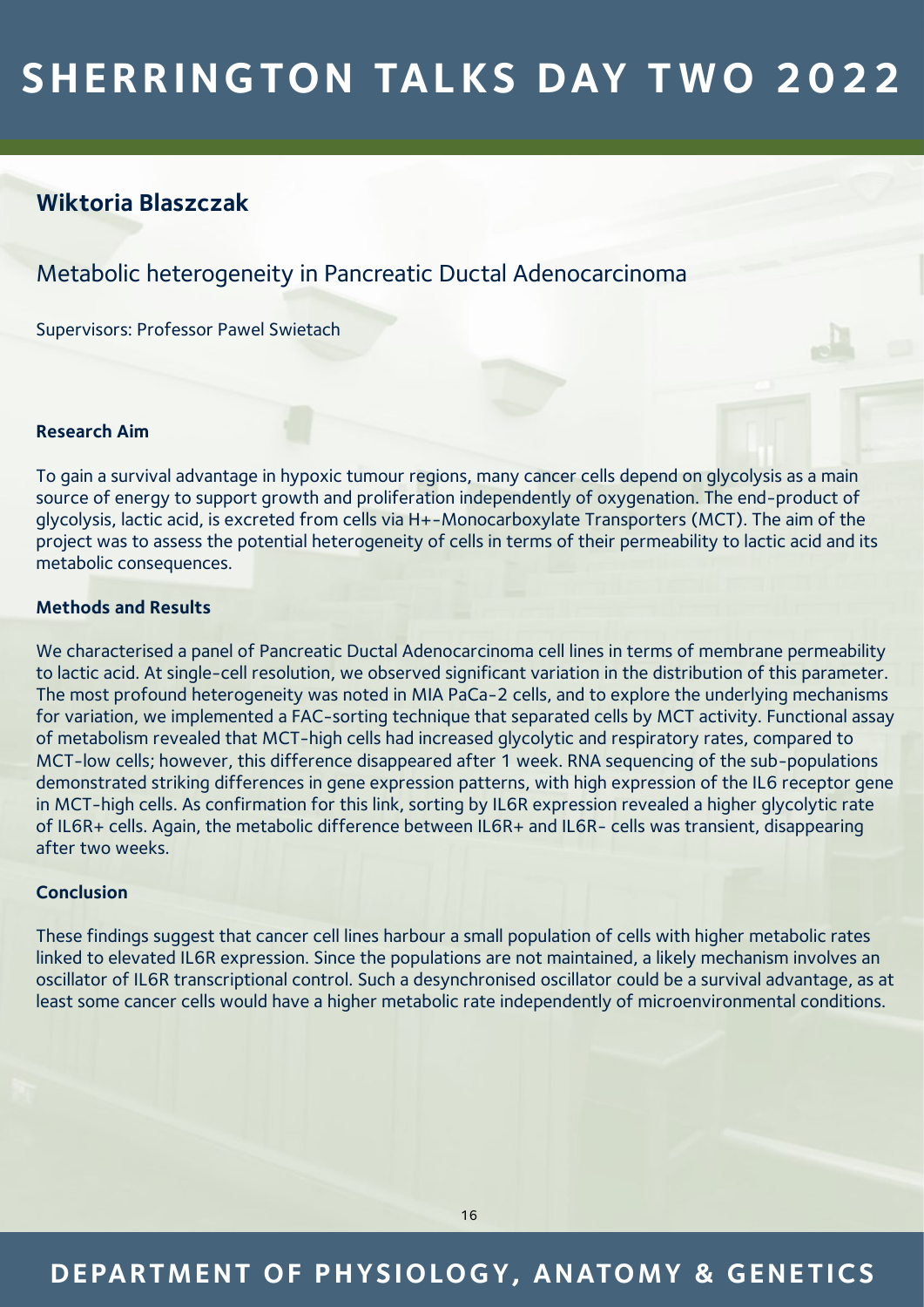## **Zaki Alsahafi**

## Regulation of the carotid body type-1 cell by lipid signalling pathways

Supervisors: Associate Professor Keith Buckler & Professor Jaideep Pandit

### **Research Aim**

Carotid body, the main peripheral arterial chemoreceptor, regulates the respiratory and cardiovascular centres of the brain stem in response to hypoxia and metabolic acidosis. The carotid body responds to hypoxia with an inhibition of background potassium current, which is carried out predominantly by TASK channels leading to type-1 cells depolarization, voltage-dependent calcium influx, and neurosecretion. The mechanisms underlying hypoxia induced TASK channel inhibition are not fully understood. Previous work showed that TASK channels are subject to modulation by GPCRs through lipid signalling. This project investigates the possible role of lipid signalling in regulating TASK channels activity in type-1cell.

#### **Methods and Results**

Rat type-1 cells were isolated and calcium signal was measured (spectroflurometry) in response to hypoxia and to other pharmacological agents. 1.3 Results Preliminary results showed that muscarinic agonists evoked voltage gated calcium entry in type-1 cell. U73122, PLC inhibitor, blocked type-1 cell response to hypoxia and muscarine. M-3M3FBS, PLC activator, increased intracellular calcium levels of type-1 cell but had a little effect on type-1 cells muscarinic and hypoxic responses. Dynasore, dynamin inhibitor, blocked hypoxia induced calcium oscillations.

#### **Conclusion**

This work suggests a role for lipid signalling in mediating type-1 cell hypoxic and muscarinic inhibition of type-1 cells by either inducing a change in TASK channels gating or by internalizing TASK channels.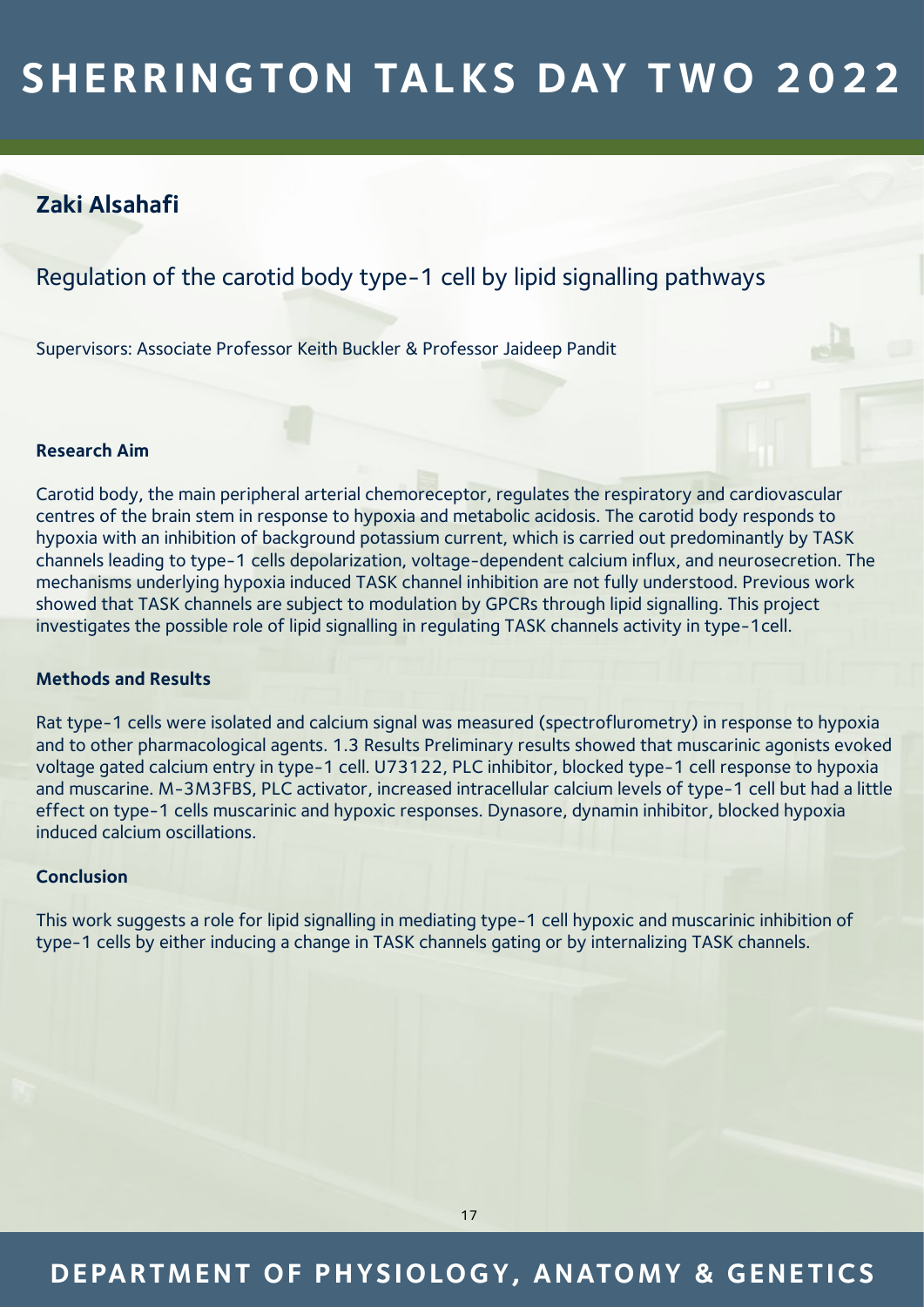## **Asma Alamoudi**

Monitoring the effect of therapeutic interventions in asthma using a novel measure of lung inhomogeneity type

Supervisors: Professor Peter Robbins & Dr Nayia Petousi

#### **Research Aim**

In asthma, accurately measuring disease activity within the lung remains a significant challenge that limits early disease detection, management, and objective assessment of therapeutic response. This study explores the utility of a novel measure of lung function for these purposes.

### **Methods and Results**

This was an observational study at a specialist hospital asthma outpatient clinic in patients with type-2 high asthma. The e"ects of a biologic therapy were evaluated on a novel measure of lung inhomogeneity, sigmaCL (a measure of the unevenness of lung inflation or ventilation within the lung), and compared with FEV1% predicted.

A total of 15 participants were recruited. There was a significant correlation (Spearman) (r =0.484, p <0.05) between baseline blood eosinophil count and sigmaCL. There was no correlation between baseline blood eosinophil count and FEV1% predicted (r = -0.26, p >0.05). After 3 months of mepolizumab, there was a strong correlation (r=0.673, p <0.005) between ranked change in eosinophil count and ranked change in sigmaCL. In contrast, there was no correlation (r = -0.470, p >0.05) between ranked change in eosinophil count and ranked change in FEV1% predicted.

#### **Conclusion**

In this small group of patients with type-2 high asthma, no significant link was found between the blood eosinophil count and disease activity in lung when assessed using FEV1% predicted. In contrast, significant correlations were detected when disease activity in the lung was assessed using sigmaCL.

Clinical Implications: SigmaCL is potentially a sensitive index of disease activity in the lung.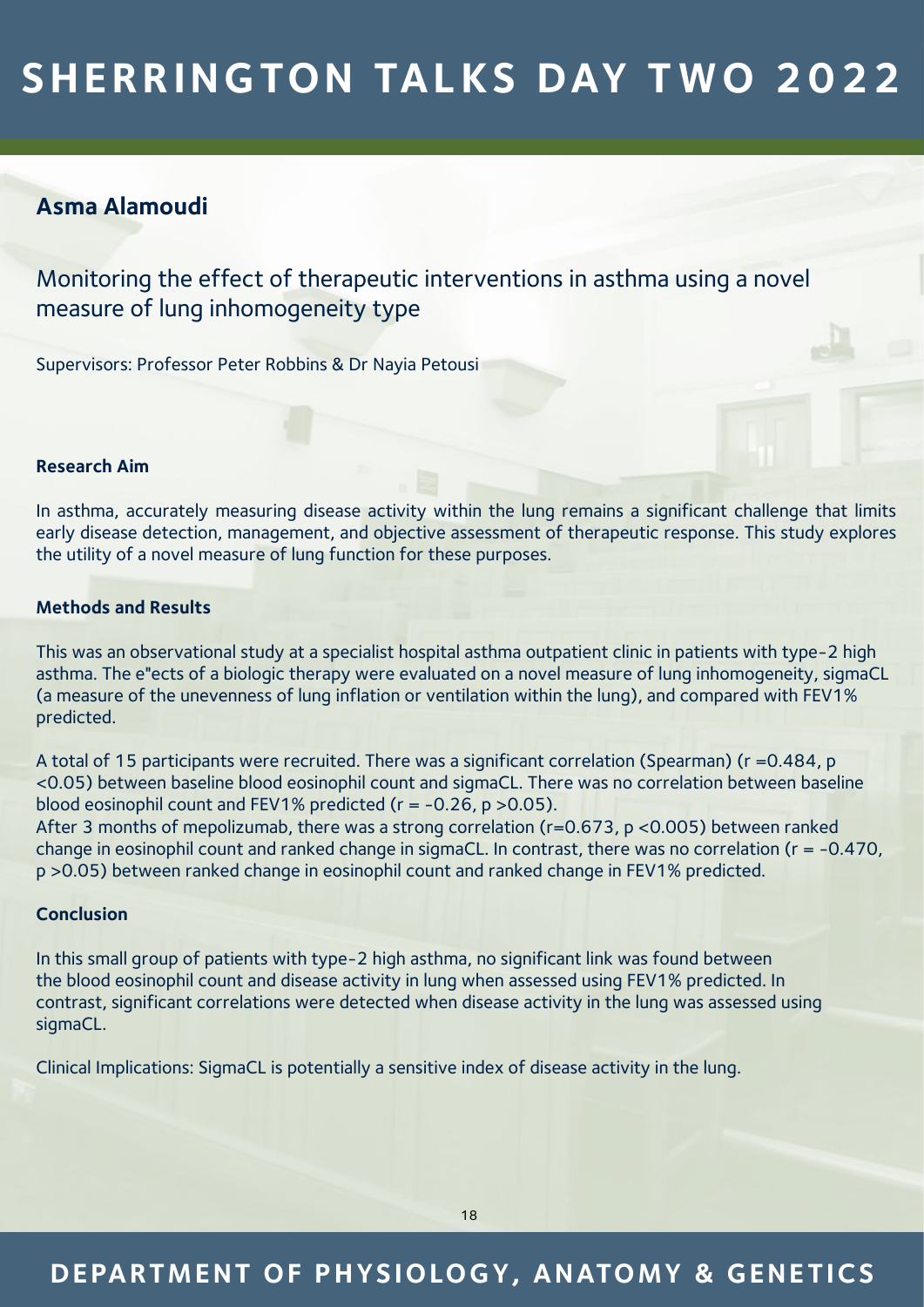## **Ni Li**

Human iPSC derived cardiac myocytes and sympathetic neurons in disease modelling

Supervisors: Professor David Paterson & Dr Dan Li

### **Research Aim**

Human induced pluripotent stem cells (hiPSCs) offer an unprecedented opportunity to generate a potentially unlimited source of cells to develop model systems that facilitate a mechanistic understanding of human disease. However, the predictive ability of hiPSC derived neurocardiac co-culture systems to recapitulate the human phenotype in diseased modelling is limited. Here, we optimized current methods for induction of cardiac myocytes (hiPSC-CMs) and sympathetic neurons (hiPSC-SNs). The utility of healthy hiPSC-CMs was tested with pressor agents to develop a model of cardiac hypertrophy. Mono-cultures and co-cultures were also made from a patient with a catecholaminergic polymorphic ventricular tachycardia (CPVT) genotype (with isogenic pairing) to generate a model of triggered arrhythmia.

### **Methods and Results**

Healthy hiPSC-SNs possessed neurite outgrowth, stained positive for PHOX2B, tyrosine hydroxylase and peripherin. Derived myocytes showed spontaneous beating, stained positive for cardiac troponin T and aactinin. Cell surface area and sarcomere length was significantly increased in maturated iPSC-CMs. Healthy hiPSC-CMs exposed to AngII or ET-1 resulted in cell and nuclear enlargement, as well as enhanced proBNP gene expression and proBNP secretion. This overexpression was reversed by losartan in AngII treated cells. Isoprenaline induced cytoplasmic cAMP increase was higher in hypertrophic cells. CMs from the CPVT hiPSC line expressed a higher Ca2+ responsive to isoprenaline, caffeine and KCl stimulation when compared with healthy hiPSC-CMs in calcium imaging. They also displayed spontaneous Ca2+ oscillations after isoprenaline. CPVT hiPSC-SNs had greater Ca2+ transients to nicotinic stimulation, indicating a diseased phenotype also resides in the neuron as well as the myocyte.

### **Conclusion**

We have recapitulated many features of the anatomy and (patho)physiology of SN and CM, where coculture preparations behave in a manner that mimics key physiological responses seen in other mammalian systems. Whether our cell types have the full transcriptomic atlas of actual human cells remains to be established.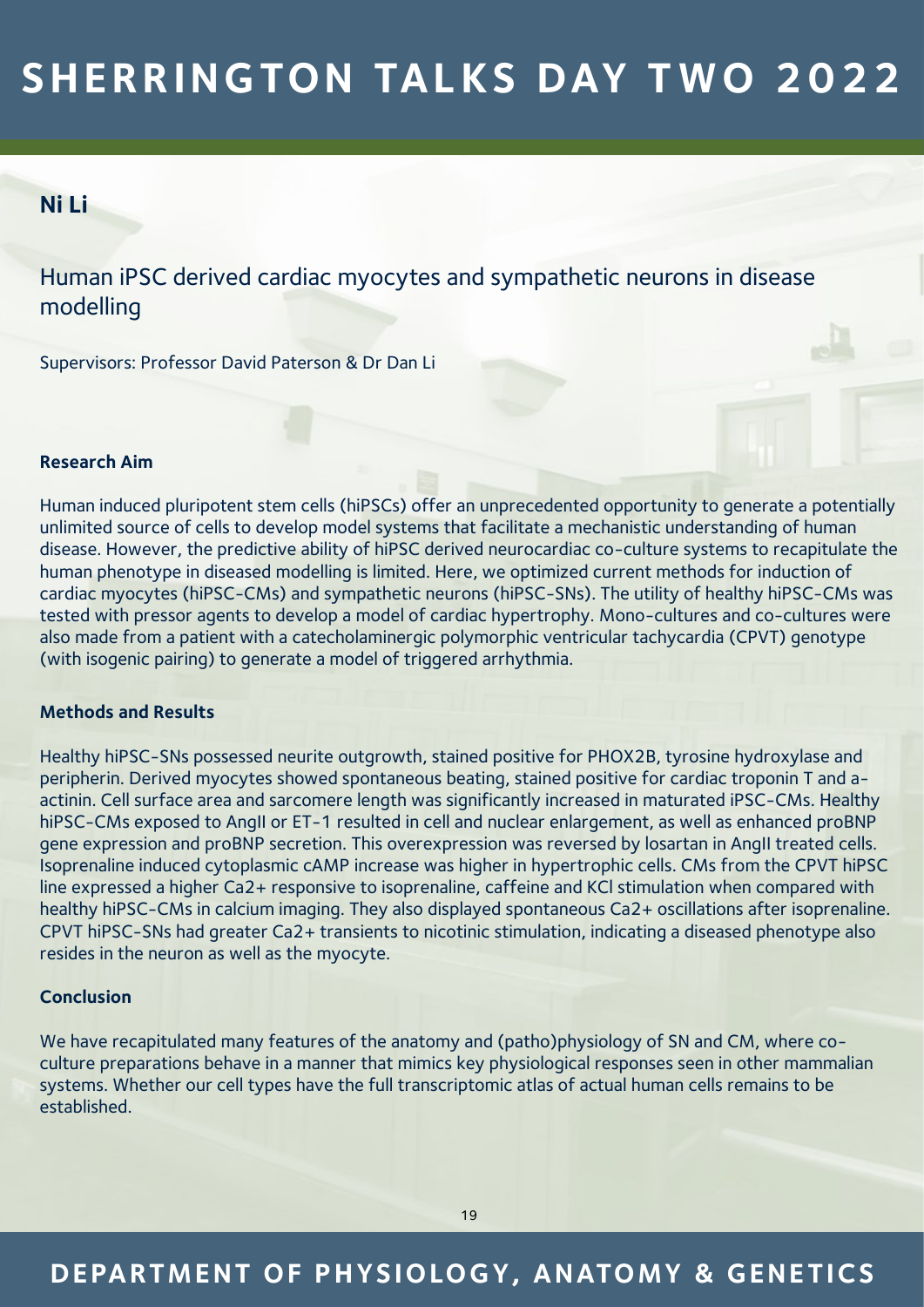### **Chloe Tubman**

### The role of Wilms' tumour 1b in the regenerating zebrafish myocardium

Supervisors: Professor Paul Riley, Professor Tatjana Sauka-Spengler & Dr Filipa Simões

### **Research Aim**

Following a heart attack, adult mammals are unable to regenerate their hearts. In contrast, zebrafish maintain the ability to regenerate their hearts throughout adulthood and this is driven by the dedifferentiation and proliferation of existing cardiomyocytes. However, a contribution of other cardiac progenitors has not been unequivocally excluded, and the mechanisms underlying cardiomyocyte dedifferentiation are unknown.

The epicardium is a single layer of multipotent progenitor cells that covers the outer surface of the heart. In adulthood the epicardium is quiescent, however, it becomes 're-activated' following injury, re-expressing embryonic epicardial genes including wt1b. Our preliminary data suggests that injury-activated wt1b expression may play a role in myocardial regeneration in zebrafish. My project aims to investigate whether there is a cell autonomous wt1b+ epicardial contribution to the regenerating myocardium and/or whether an activation of wt1b in existing cardiomyocytes is required for dedifferentiation prior to cell cycle reentry and proliferation.

### **Methods and Results**

I have established and validated a number of transgenic zebrafish lines, namely cell-specific inducible Cre recombinases and a system for INTACT nuclear labelling and sequencing, to examine the relative contribution of wt1b+ epicardial cells to the regenerating myocardium and identify the molecular pathways in which wt1b acts to regulate cardiomyocyte dedifferentiation across multiple time points.

#### **Conclusion**

During my DPhil, I have developed a number of new in vivo fate mapping and sequencing technologies in zebrafish which will enable me to investigate a role for wt1b in regulating cardiomyocyte dedifferentiation and in parallel to explore whether there is a contribution of wt1+ epicardial progenitor cells to the restored myocardium. Understanding the mechanisms by which the zebrafish heart can regenerate may elucidate potential therapeutic targets for human heart attack patients.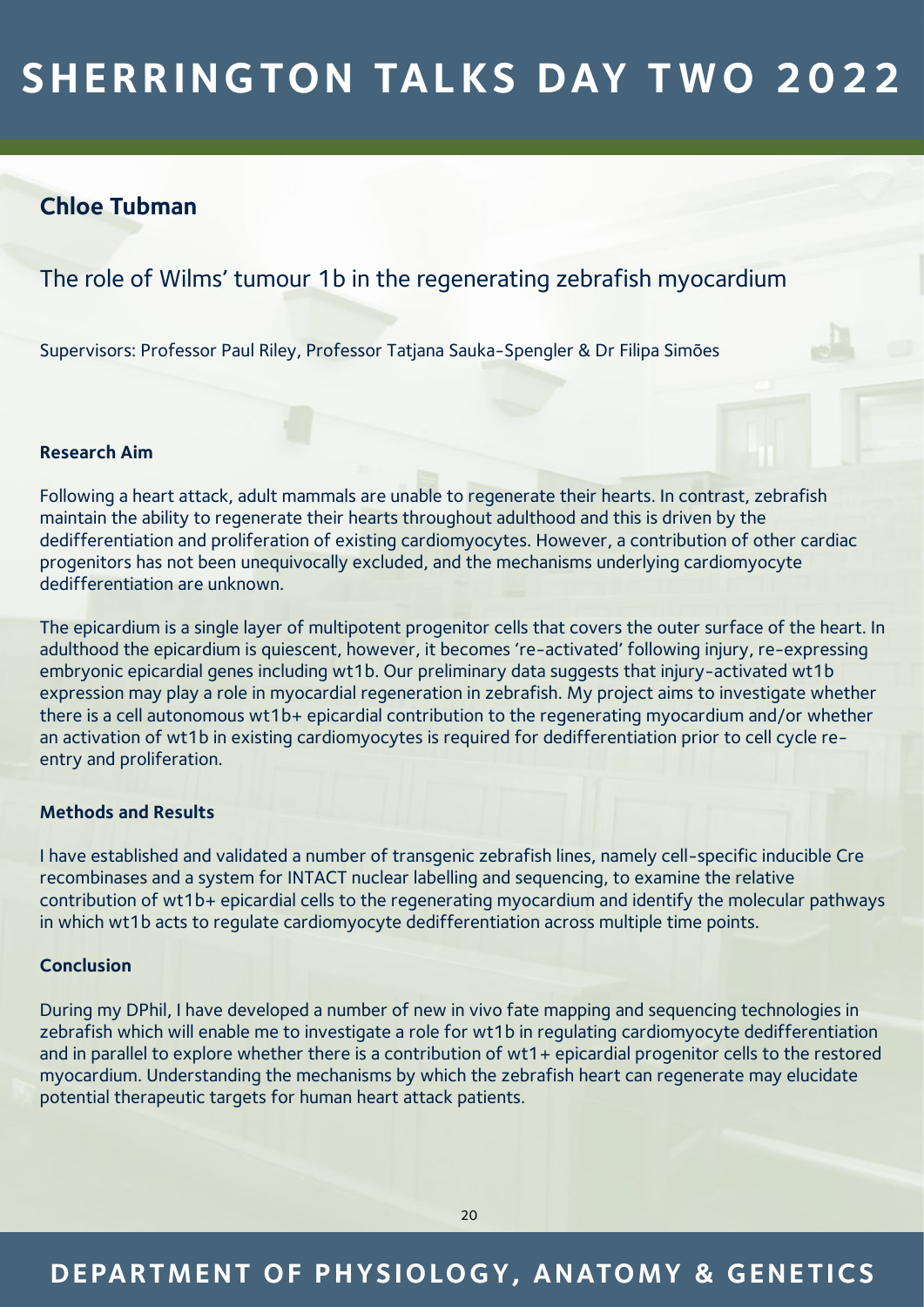## **Matthew Lloyd**

Identifying factors linking hyperglycaemia-induced metabolic dysregulation to loss of insulin biosynthesis in pancreatic beta cells

Supervisors: Professor Dame Frances Ashcroft

#### **Research Aim**

Diabetes/chronic hyperglycaemia alters glucose metabolism and reduces insulin biosynthesis in pancreatic beta cells. However, the underlying molecular mechanism(s) are poorly understood. The aim of this study was to investigate how changes in beta cell metabolism are linked to the downregulation of insulin biogenesis.

### **Methods and Results**

To identify metabolic factors responsible for the loss of insulin biosynthesis during hyperglycaemia, INS-1 cells were cultured at low (5mM) or high (25mM) glucose, ± selective glycolytic enzyme inhibitors. Gene expression was measured by qPCR and cellular insulin content was quantified by ELISA.

Hyperglycaemia reduced mRNA expression of the insulin genes (Ins1 and Ins2) by >80% after 24hrs; however, a subsequent change to low glucose for 24hrs failed to fully restore their expression. 10mM mannoheptulose, a glucokinase inhibitor, prevented downregulation of these genes during 48hrs of hyperglycaemia. 5µM koningic acid, an irreversible inhibitor of GAPDH, reduced *Ins1* and *Ins2* expression by >55% and >80% respectively during 48hrs at low glucose. 24hr low-glucose culture with 25mM 2 deoxyglucose (which is metabolised only to 2-deoxyglucose 6-phosphate) reduced Ins1 and Ins2 expression by >60%. In each experiment, changes in mature insulin content were comparable to changes in insulin gene expression and the beta cell identity genes Mafa, Neurod1, Nkx6-1, Pax6, and Pdx1 showed similar trends to the insulin genes.

#### **Conclusion**

These results suggest that chronic hyperglycaemia downregulates insulin gene expression in pancreatic beta cells via changes in glycolytic metabolites that lie downstream of glucokinase and upstream of GAPDH. Experiments with 2-deoxyglucose implicate glucose 6-phosphate as an important driver of insulin loss.